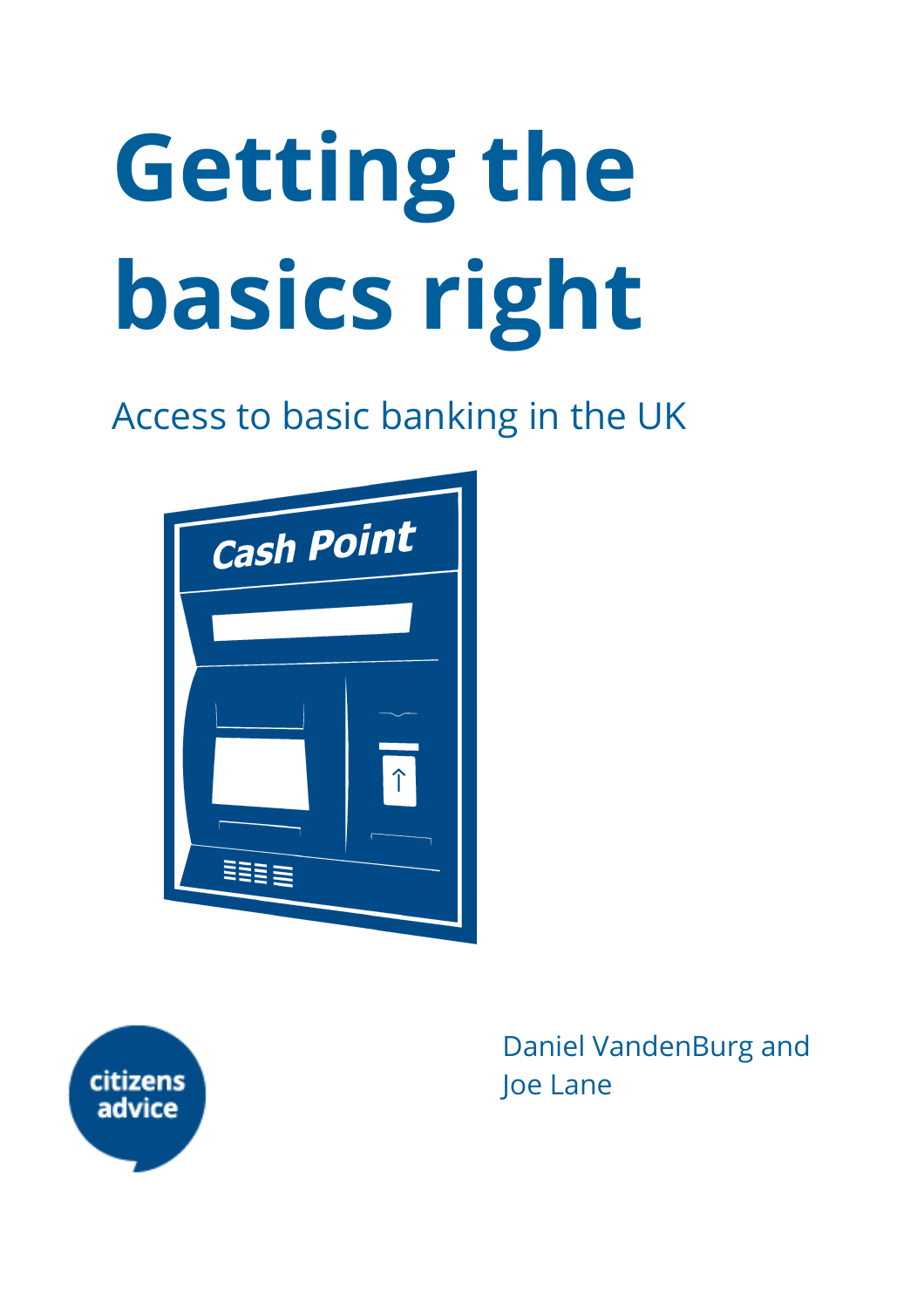# **Contents**

| <b>Summary</b>                                   |    |
|--------------------------------------------------|----|
| <b>Background</b>                                | 5  |
| <b>Research Method</b>                           |    |
| <b>What are basic bank accounts?</b>             | 8  |
| What do basic bank accounts currently look like? | 10 |
| <b>Eligibility</b>                               | 13 |
| <b>Applying for a basic bank account</b>         | 21 |
| <b>Conclusion and recommendations</b>            | 26 |
| <b>Appendices</b>                                | 30 |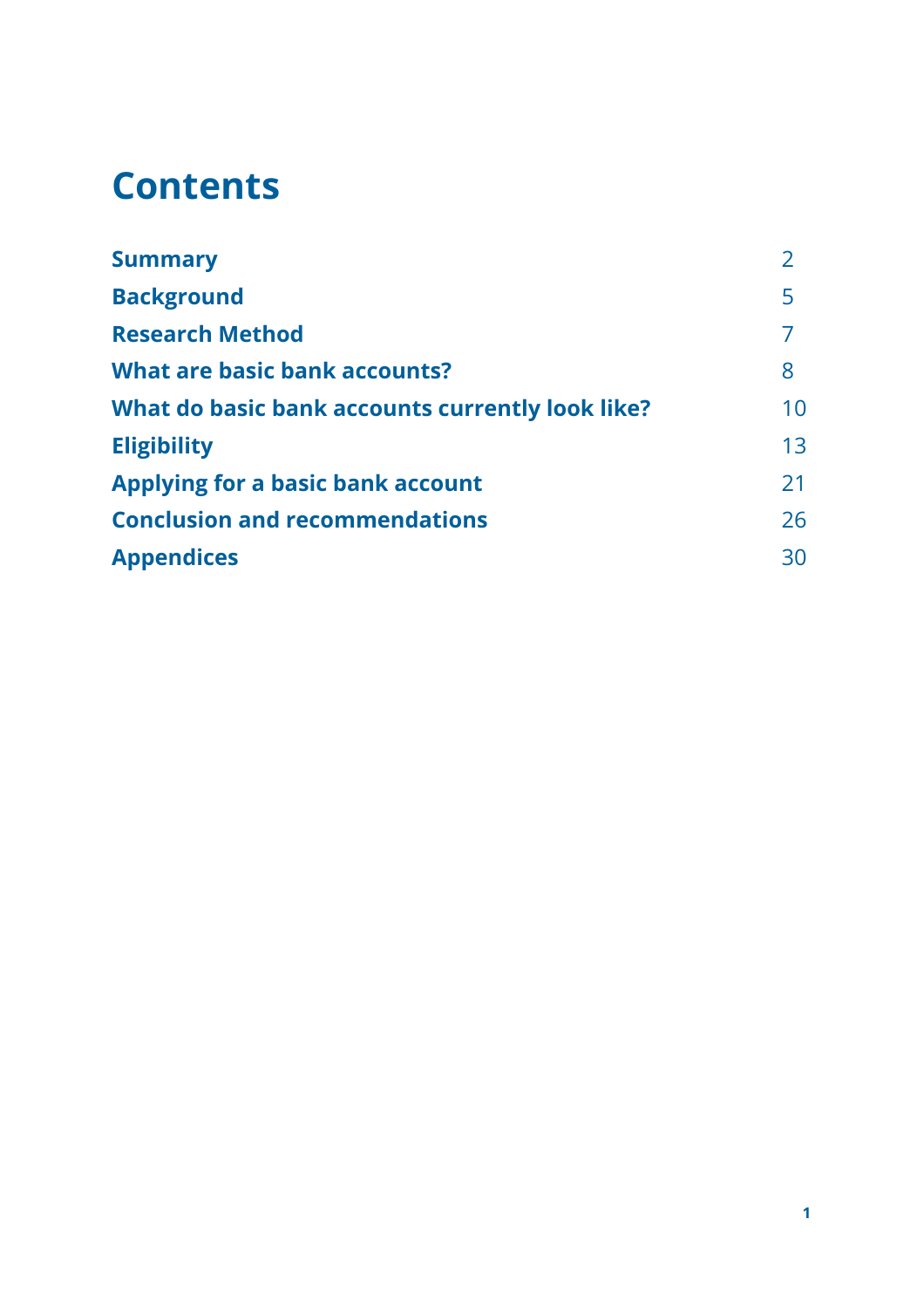# **Summary**

A bank account is an essential part of participating in modern society. Without one, it is difficult to work and get the cheapest deals. Basic bank accounts were created in 2003 to help those without a bank account get one. A voluntary agreement in 2014, and the Payment Accounts Regulations (the PARs), effective since September 2016, have updated what is required of banks when providing basic accounts and have given people in the UK a right to have a basic bank account.

The Revised Basic Bank Account Agreement required banks to make basic accounts visible and available to consumers who need them. The new regulations require banks to provide basic bank account customers with core services, such as access to Automated Teller Machines (ATMs), protection from fees and charges.

Based on visits to 559 bank branches (conducted in May 2016, before the PARs were implemented), a survey of 222 advisers, and literature provided by banks, we find that, since the agreement, banks have become better at providing basic accounts to those who need them.

However, we identified a number of ongoing problems:

- Basic accounts are still not visible enough in all banks, so some people won't know that they exist. This is compounded by the fact that not all banks allow people to apply for a basic bank account when consumers think they would benefit from one
- Banks' processes for determining what account to give someone rely too much on credit checks. People who would benefit from a basic account people in debt for instance - are sometimes not being offered one. In some cases, people with a legal right to a basic account, are still unable to access one
- Applying for a basic account is still too difficult. Branch staff are not always aware of what their bank offers and so give incorrect information which may mean people don't open a basic account when they need one. Some banks' requirements for proof of identity are still too inflexible and place unrealistic expectations on consumers
- The research also highlights possible future issues with the implementation of the new regulations, particularly how and when banks decide to migrate old-style basic account holders to new accounts and whether people who would benefit from a basic account are excluded by banks' approaches to determining eligibility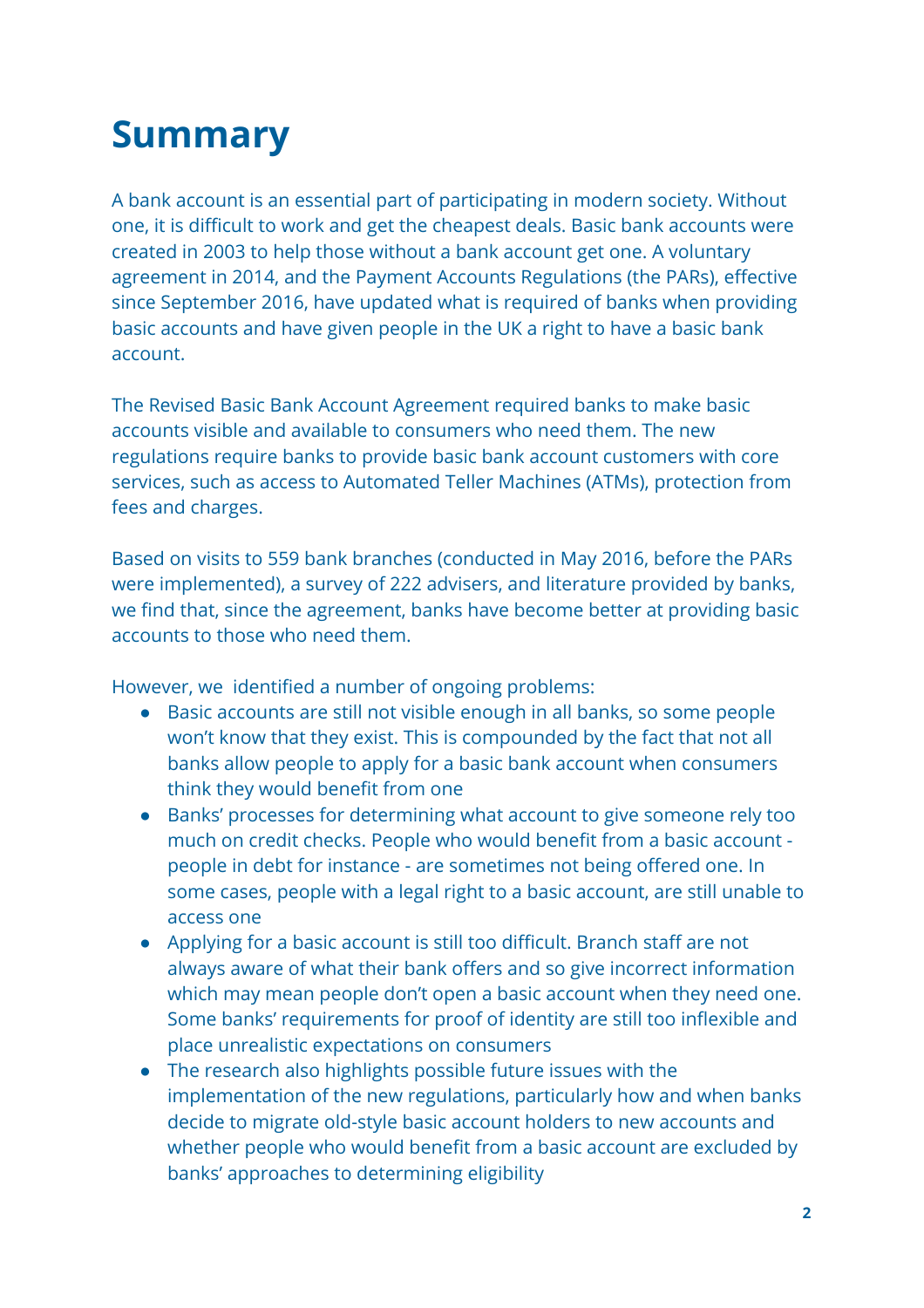To make sure everyone who wants a bank account can get one and that basic accounts provide a service for those in financial difficulties this report makes ten recommendations for banks, regulators, and government:

- 1. Banks need to make their basic accounts more visible and accessible, particularly online.
- 2. All banks should let customers apply directly for their basic account.
- 3. Banks should give branch staff or a centralised specialist team the ability to override credit scoring criteria over who is offered a basic account. Additional questions could be asked by these teams/staff to determine eligibility.
- 4. The FCA should carry out a review of banks' policies and practices in relation to providing basic accounts to people in debt. The FCA should then be prepared to tackle any poor practice it finds.
- 5. The FCA should monitor what happens to people who are being migrated from Post Office Card Accounts to basic bank accounts and take action where needed.
- 6. Banks need to make sure branch staff are fully aware that undischarged bankrupts and people in the moratorium period of a Debt Relief Order are eligible for a basic account and should not have their existing accounts closed.
- 7. Banks should provide their staff with training to ensure they are knowledgeable about their basic account product. Banks should also ensure their information systems have complete information about basic accounts so staff can refer to this when talking to potential customers.
- 8. Banks need to make sure they are consistent nationwide with requirements for letters from government departments being used to prove identity or address. Banks need to make sure that any requirements they have as to the format of letters reflect and adapt to what government departments provide.
- 9. Banks should make sure that all their customers with old-style basic accounts are migrated into the new-style basic accounts as soon as possible.
- 10.The Treasury and FCA should monitor how basic account holders move between basic accounts and full current accounts over time.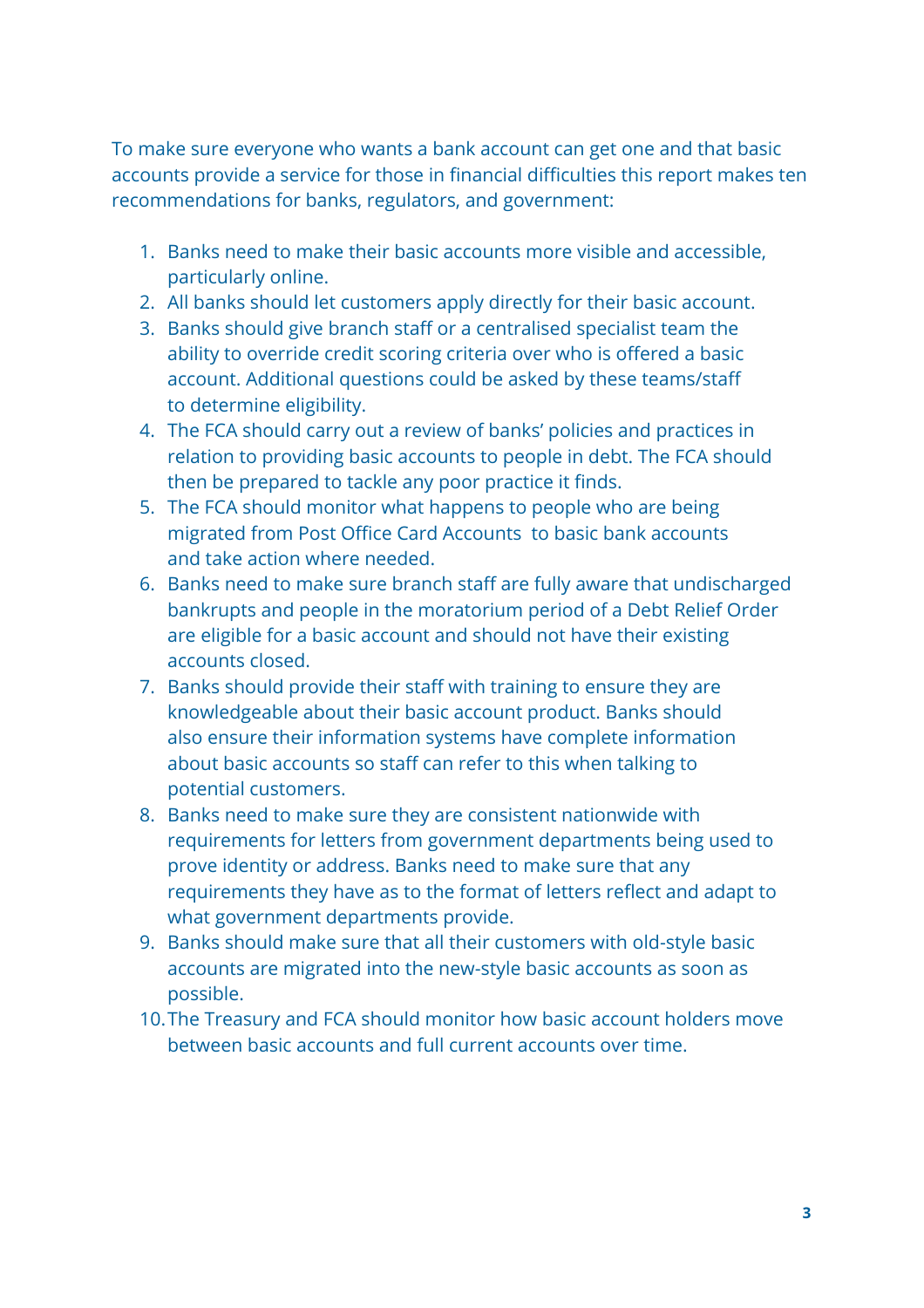# **Background**

A bank account is an essential part of participating in modern society. Having a bank account allows people to manage their money and make and receive payments securely. People without a bank account may find it hard to find work, receive their wages and/or benefits or struggle to get the cheapest utility deals.

In 2003, as a response to the decision to pay all social security benefits into bank accounts, the Social Exclusion Unit recommended that banks offer basic accounts<sup>1</sup> At that time, up to 9% of adults had no bank or building society account of any kind, and 20% of adults did not have a current account. Government worked with banks to develop accounts which could not go overdrawn, allowed benefits and wages to be paid electronically, and provided direct debit payments. $2$  By 2015, 9 million basic bank accounts had been opened. Just 4% of UK households did not have access to a bank account.<sup>34</sup>

Despite that success, there have been longstanding problems with some basic accounts offered by banks. In the past, some banks have not provided basic bank accounts to those who need them or they have removed important features such as access to counter services, and the LINK cash machine network.

People in financial difficulties have experienced particular problems:

- Banks have been unwilling to offer basic accounts to people in debt, people with a poor credit history, or to undischarged bankrupts
- Tight criteria on proof of identity and address meant people who were offered accounts struggled to get one
- People with basic bank accounts could be charged up to £40 for failed direct debits or standing order payments

Access to a bank account is an EU-wide problem. The European Commission legislated to give all EU citizens the right to a basic account.<sup>5</sup> The government made an agreement with the 9 largest banks to make it easier to get a basic bank account and to improve the accounts offered ahead of implementation of the EU Directive. This resulted in the Revised Basic Bank Account Agreement (the

<sup>1</sup> *Access to financial services - Report of PAT14*, HM Treasury, November 1999

<sup>2</sup> Number of households without bank accounts cut by half, HM Treasury, 2009

<sup>3</sup> *Implementation of the Payment Accounts Directive: consultation outcome*, HM Treasury, 2015

<sup>4</sup> Family Resources Survey 2014/15, Department for Work and Pensions, 28 June 2016

<sup>&</sup>lt;sup>5</sup> The UK implementation of this Directive is the Payment Account Regulations (the PARs).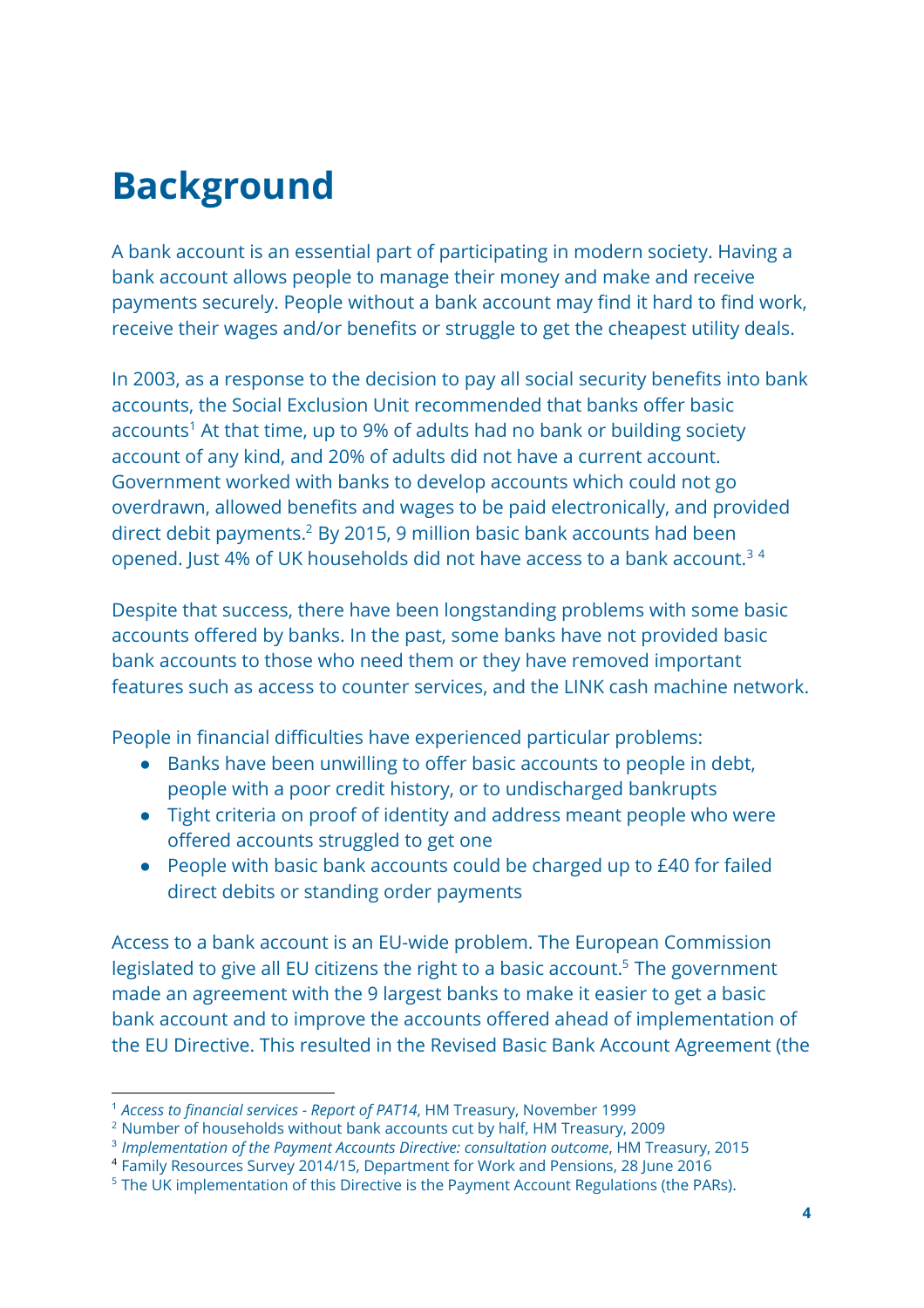agreement) which came into effect in January 2016. Since October 2016 much of the agreement has been reinforced by measures in the Payment Accounts Regulations (the PARs), that are binding on banks.

This report looks at the progress made by banks since the agreement came into effect in January 2016. Since the primary research was completed, the PARs have come into effect and the Treasury has published the first batch of performance data<sup>6</sup> relating to new basic accounts which satisfy the agreement. This report sets out what we found earlier this year in the context of these subsequent developments.

 $^6$  Basic Bank Accounts: January to June 2016, Her Majesty's Treasury, December 2016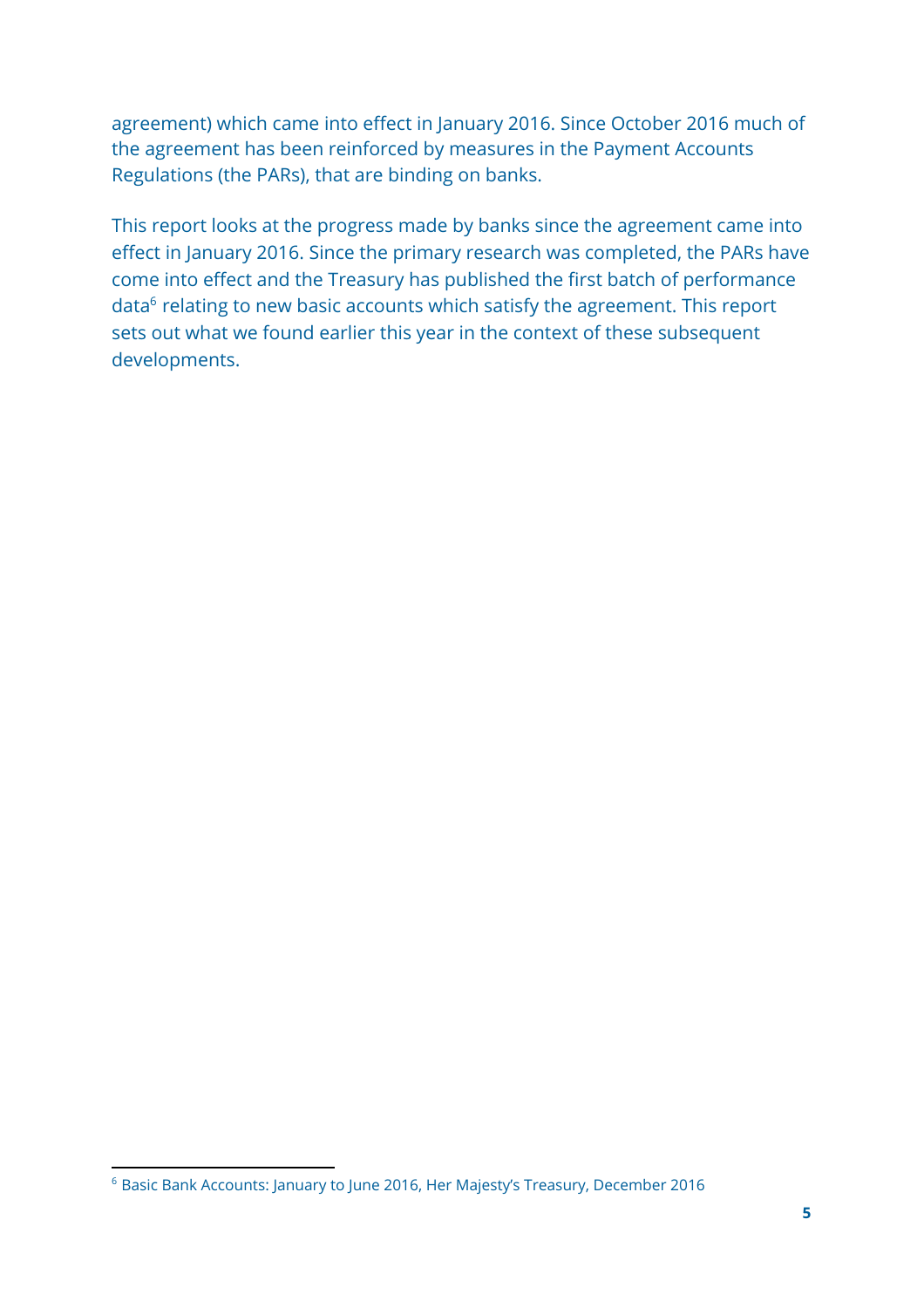# **Research Method**

#### **A survey of bank branches**

In May 2016 (before the PARS were implemented), 76 local Citizens Advice services in England and Wales surveyed 559 bank branches about their basic accounts. This piece of research was designed to test a number of issues, including how well banks had trained their staff and whether banks were sticking to the terms and spirit of the agreement.

Our previous experience is that often the information given by or behaviour of bank branch staff can act as a barrier to people opening a basic account, so it was important to find out what bank staff knew or what their attitude was to opening basic accounts. A secondary outcome of the research was that the local Citizens Advice who took part obtained information about local bank branch practices in relation to opening basic bank accounts which they could use to advise their clients. Appendix 1 sets out the questions that we asked.

#### **A survey of advisers' experience**

We undertook an online survey of 222 debt advisers and financial capability workers which ran from May to July 2016. This survey was intended to gauge whether people who had had experience of advising clients to open a basic bank account had noticed a change for the better of if things had stayed the same or got worse. Of the 222 advisers who completed the online survey, 164 had advised clients on basic bank accounts since January 2016 when the agreement came into effect. The questions used in this survey can be found in Appendix 2 to this report.

#### **An analysis of information in bank leaflets and websites**

We asked the local Citizens Advice services to send us any leaflets containing information about the accounts offered by banks, including standalone information on basic accounts. We analysed these to see where information about basic accounts was located. We also analysed banks' websites to see where information about the basic account could be found. Summaries of what we found can be seen in Appendix 3.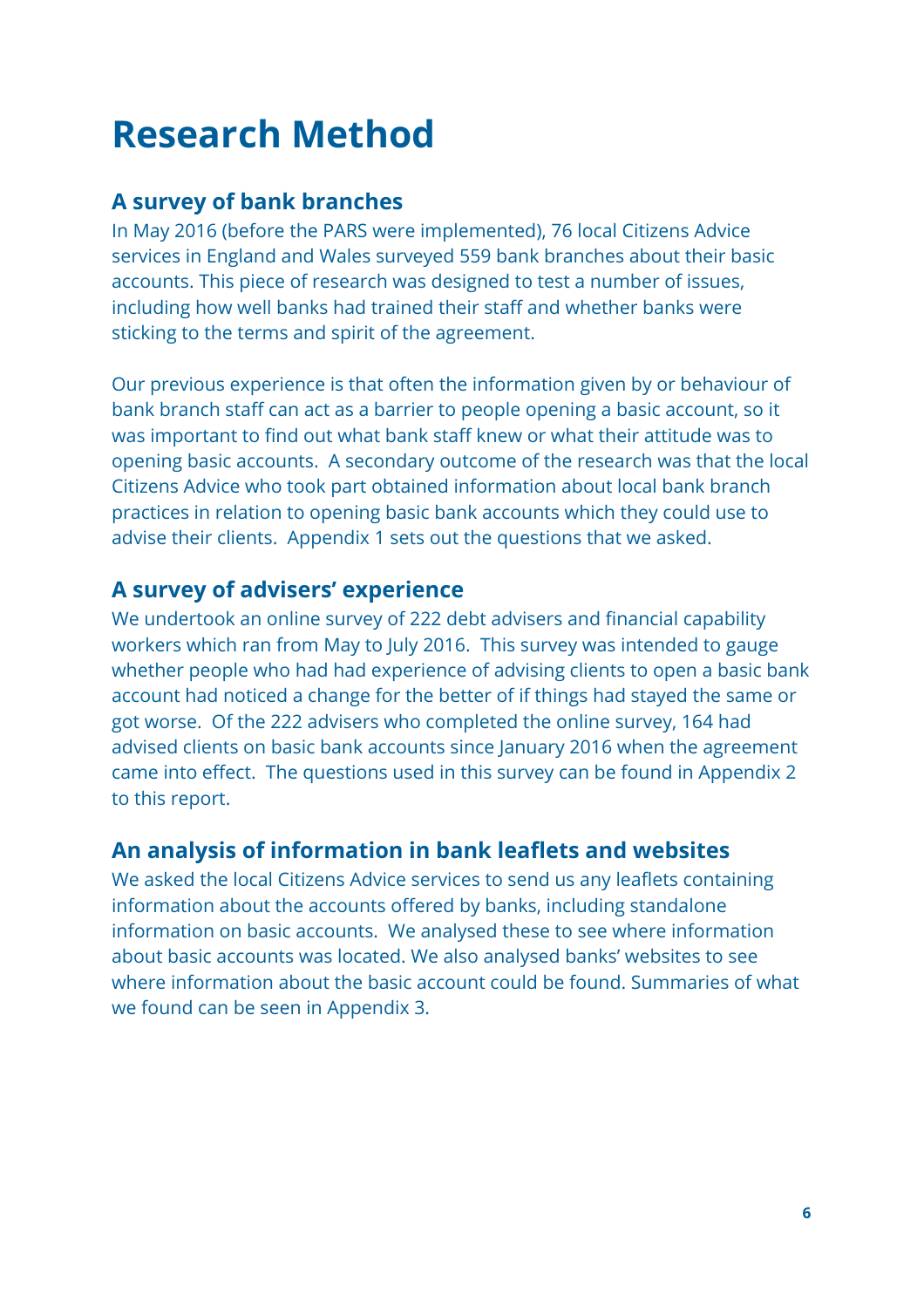# **1. What are basic bank accounts?**

Basic bank accounts provide an alternative to full current accounts for consumers who don't have a bank account or are in financial difficulty. Through the agreement which came into effect in January 2016 and the Payment Accounts Regulations, effective since September 2016, the government has sought to improve the accounts available to consumers.

### **What do the new rules require from banks?**

#### **Services banks must provide to basic account holders**

Under the agreement, in force since January 2016, banks agreed to a set of core features for the basic bank accounts they offer to consumers. The Payment Account Regulations have since given statutory backing to the main aspects of that agreement. Basic bank accounts must provide:

- Access to bank branch and Post Office counter services to deposit and withdraw cash
- Access to ATMs in the LINK network in the same way as full current account holders
- Allow consumers to send and receive direct debits and standing orders
- A payment card that can be used online
- Access to online banking services

#### **Protections for consumers**

In addition to setting out the services that must be available to basic bank account holders, the regulations provide three crucial protections to help basic bank account holders avoid getting into financial difficulty:

- Holders of basic accounts are not allowed an arranged overdraft or credit card
- Banks should minimise the opportunity for an unauthorised overdraft
- Banks are not allowed to charge fees for an unpaid payment (e.g. due to lack of funds) or an overdrawn balance<sup>7</sup>

 $^7$  Banks cannot charge fees for any transaction conducted in sterling. Transactions in foreign $\,$ currencies can accrue fees but the PARs require these to be proportionate and take into consideration national earnings and the fees charged by other banks for the same service.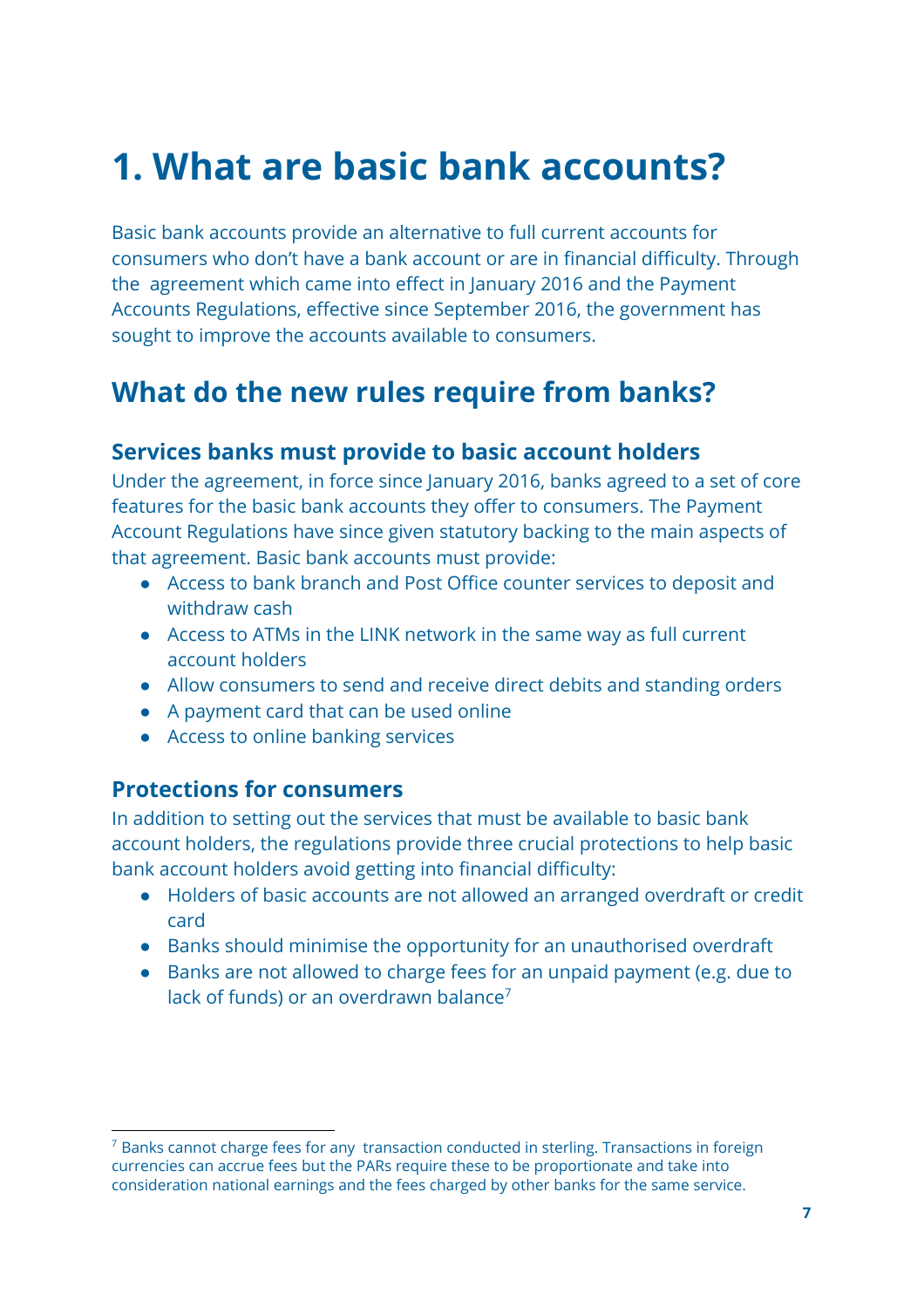#### **Making accounts available to consumers**

The regulations also set out how the provision of basic bank accounts must be made clear to consumers so that those who would benefit from a basic account knows what is available.

Banks are supposed to make the new basic accounts as visible to potential customers as their other current accounts. The new accounts also have to be available nationally across all normal distribution channels normally used by the bank. For instance, banks should provide good information about basic accounts available in leaflets and online to help customers make the right decision about the best account for them.

Banks are not allowed to make access to a basic account dependant on buying any other services or shares from the banks, unless they require this of all their customers.

Those changes are primarily a response to the weaknesses of the original basic accounts that were introduced in 2001. In addition they reflect the growing importance of a range of transactional services and the broadening of the aspects of banking that can be considered essential for all consumers. The protections from fees and charges, in place since January 2016 and reinforced by legislation from October 2016, mean that basic accounts are now better placed to support financial inclusion. This means there is now a clear framework to ensure that everyone in the UK can access a bank account that helps them stay in control of their finances.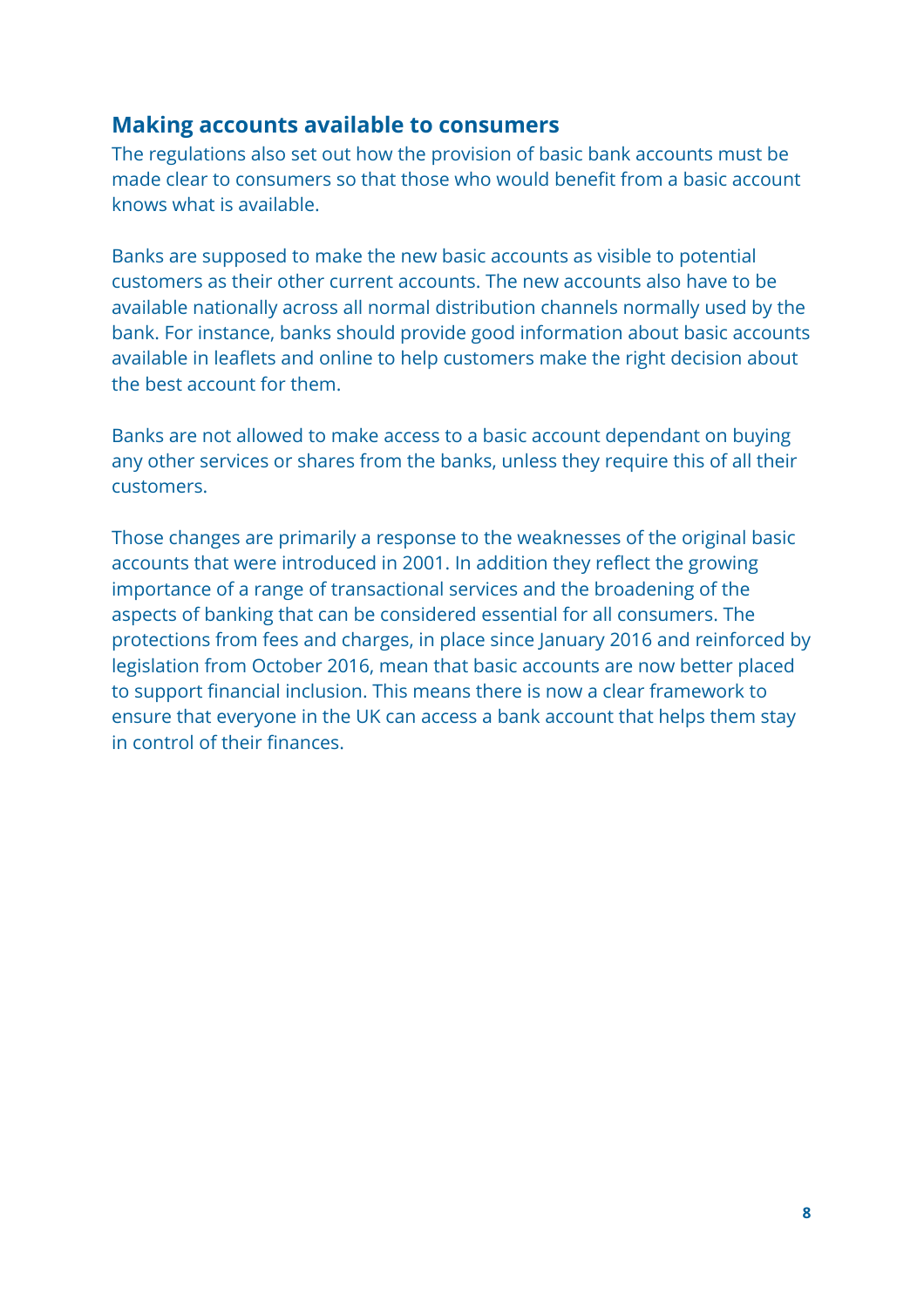# **2. What do basic bank accounts currently look like?**

The Revised Agreement and the Payment Accounts Regulations have set clear rules about the services and protections that banks must provide to basic account customers as well as how banks highlight the availability of those accounts to consumers. How banks fulfil those requirements differs across providers.

This section describes the features of the basic accounts offered by banks who agreed to the terms of the Revised Agreement. (For a summary of the information please see appendix 3.)

Our research found that, in general, basic bank accounts meet the criteria in the agreement. However, in some specific instances, the practices of banks and how they make the accounts visible to the consumer did not. Each bank had a different approach.

### **Information provided**

The agreement set out that banks must make accounts visible to consumers and available across all delivery channels. Despite that, banks' information about their basic account is provided in different ways with varying degrees of clarity.

#### **a. Offline information**

Some banks presented their basic bank account as an integral part of their product range in their promotional materials in terms of prominence, content design and the amount of space allotted. Other banks contained minimal information about their basic account or even hid it, for instance inside the folding design of a leaflet. We were concerned to find that some banks don't include information about their basic bank account within current account comparison tables.

#### **b. Online information**

We found that all banks covered by the agreement and the PARs had online information about their basic bank accounts, but that this was often hard to find. We found that some banks' websites required clicks on several links to get to comprehensive information about basic accounts. For example one bank's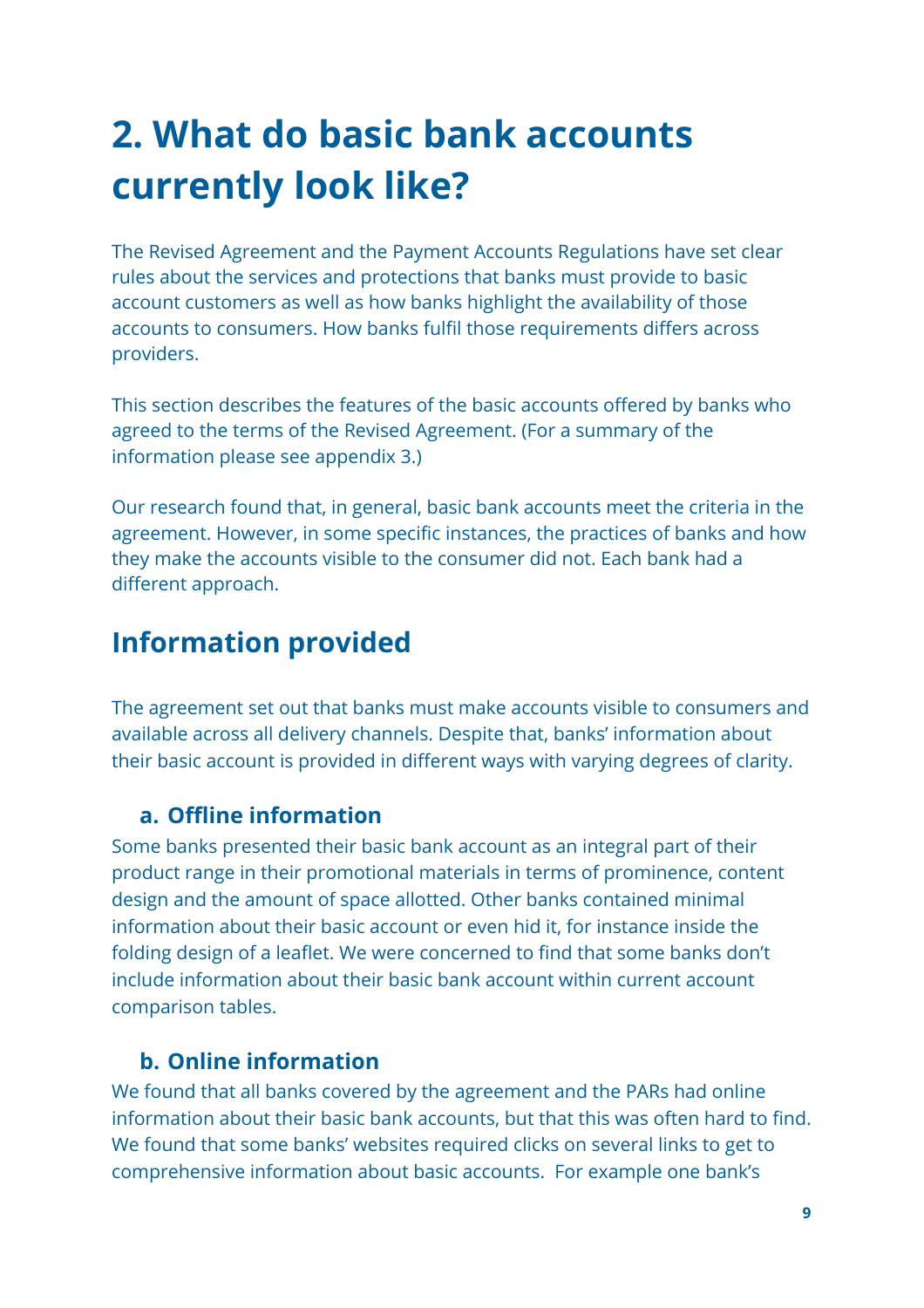initial account summary page did not mention their basic account. Users had to follow a "compare all products" link to find this information. We feel that this approach to presenting information about basic accounts does not meet the requirements of the agreement for basic accounts to be as visible as regular accounts.

Generally, information about basic accounts and links to further content were placed after information about their premium and full service current accounts and near information about their student account on their main account overview page.

**Recommendation 1: Banks need to make their basic accounts more visible and accessible, particularly online. For example, banks should include their basic bank account in their account comparison tables and tools.**

## **Application process**

There is nothing either in the agreement or the PARs that requires banks to adopt particular application processes for their basic account. The agreement asked banks to make them available "across all distribution channels normally used by the provider in line with their national reach". Of the banks covered by the agreement we found four that allow customers to apply directly for a basic account and five that don't. You have to fail the application for another account to be offered the basic account. This failure is determined by whether or not the potential customer passes a credit check. It was unclear for two banks how their application process worked.

The second system, employed by 5 banks, is less good for people in financial difficulties as it removes their ability to choose the account most suited to their needs. Banks also have wide discretion as to who to offer basic accounts to. We think that allowing consumers to apply directly for a basic account might increase awareness. Doing so, however, would not give people an automatic right to a basic account, as a bank may decline someone's application and offer them a full service account.

**Recommendation 2: All banks should let customers apply directly for their basic account.**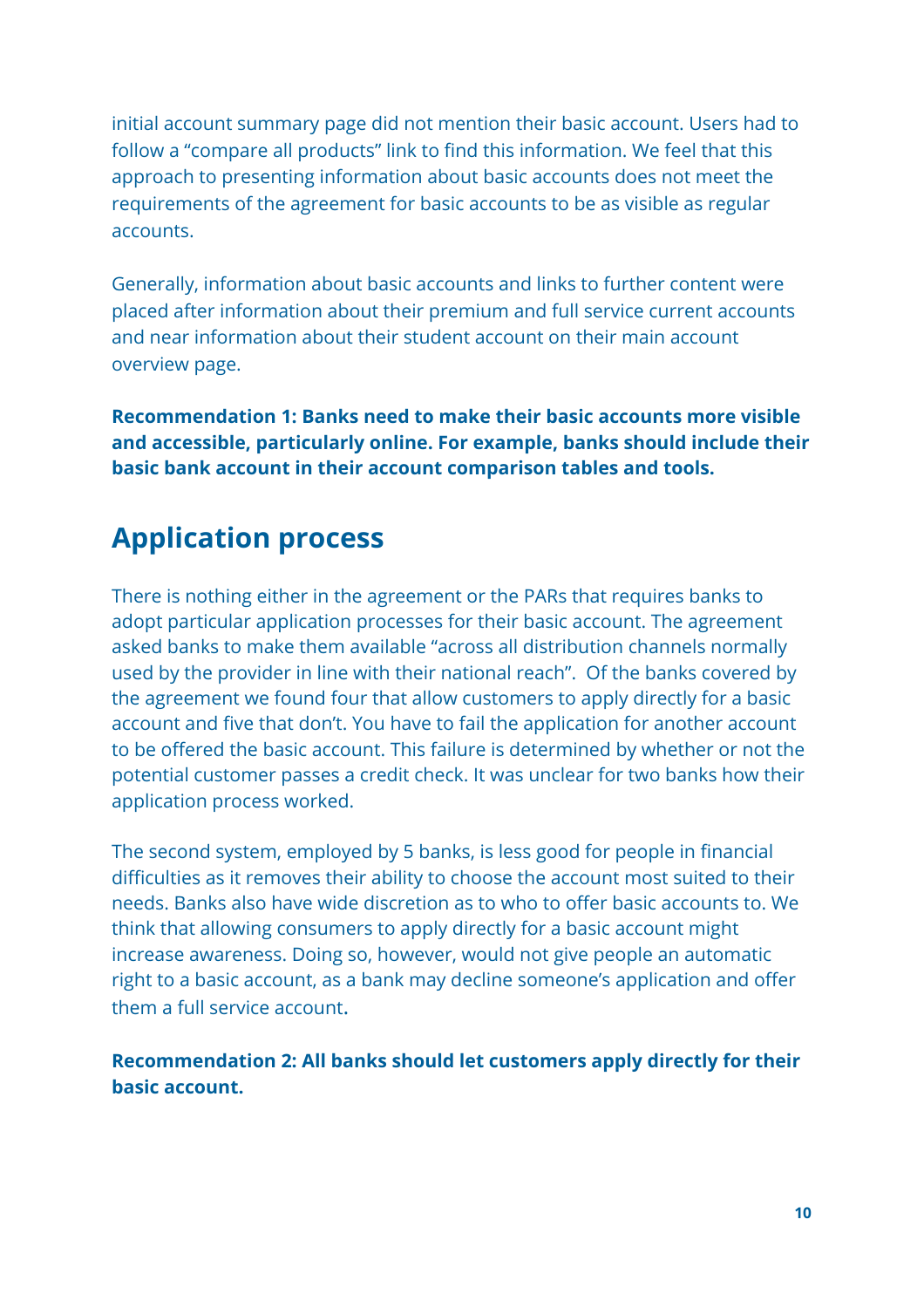### **Additional features**

Our research found that no two basic bank accounts are the same. This is largely due to the fact that even though they are an entry level account, they often included extra features. Examples of these include making the account available to over 16s (rather than over 18s) and a feature which allows customers to round up transactions and save the difference in a linked savings account.

Some banks also offered features they generally offered to their current account holders such as being able to access emergency cash via ATMs if you lost your card or had it stolen. This slight differentiation is positive for individual consumers and gives potential basic account customers a choice of account which best suits them.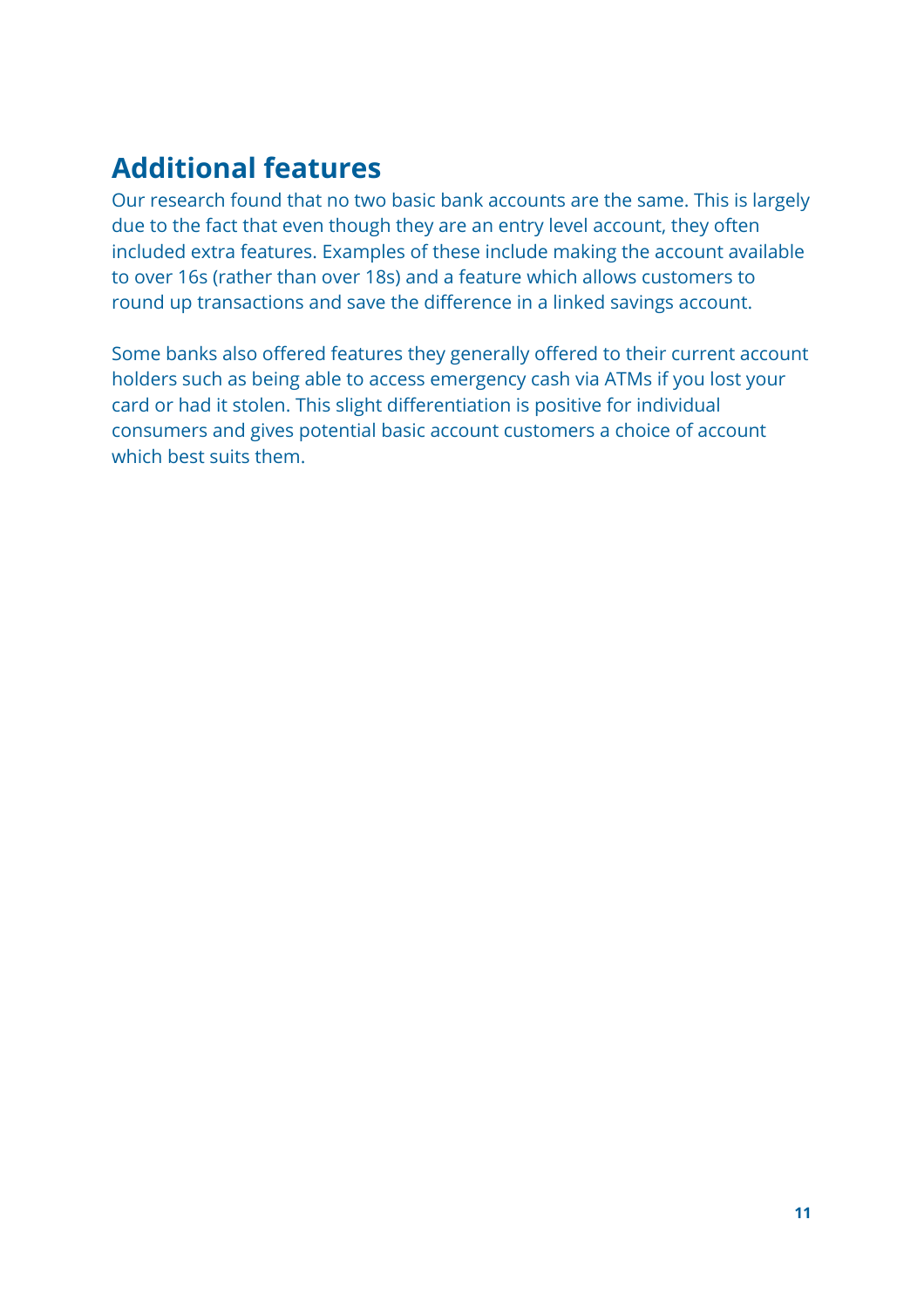# **3. Eligibility**

A further change implemented by the Revised Agreement, and carried over into the PARs is clear eligibility criteria for a basic bank account. Prior to the Revised Agreement, it was left to banks to decide this, and as long as they had a basic account in their product range this satisfied government. This meant that consumers were often provided with accounts that weren't in their interests.

### **What is now required of the banks?**

Under the agreement banks agreed to provide basic accounts to people who:

- Don't have a bank account but are ineligible for a full current account
- Want to switch accounts but are ineligible for a full current account
- Already have a bank account but need an additional account due to "financial difficulty"

In the Revised Agreement banks agreed to provide basic accounts to people in financial difficulties. This term, however, wasn't explored or defined in the agreement. The PARs require banks to provide accounts to people who don't have a bank account in the UK or who are ineligible for any other account with them, but there is no legal duty on banks to provide a basic bank account as a response to financial difficulties.

The regulations also require banks to provide basic accounts for people who are legally resident in the EU. As set out in the EU Directive, this is intended to include people with no fixed address, asylum seekers, and people without a residence permit but whose deportation is impossible for legal or practical reasons.

### **How are banks determining eligibility?**

Neither the Revised Agreement nor the PARs set out how banks should determine when someone was eligible for a full account but this is often an important factor in whether people should be offered a basic account. To find out how banks approach this we asked branch staff when someone would be eligible for a basic account in general terms and, more specifically, what account someone would be available for in 5 situations where Citizens Advice felt their circumstances meant they should be offered a basic account.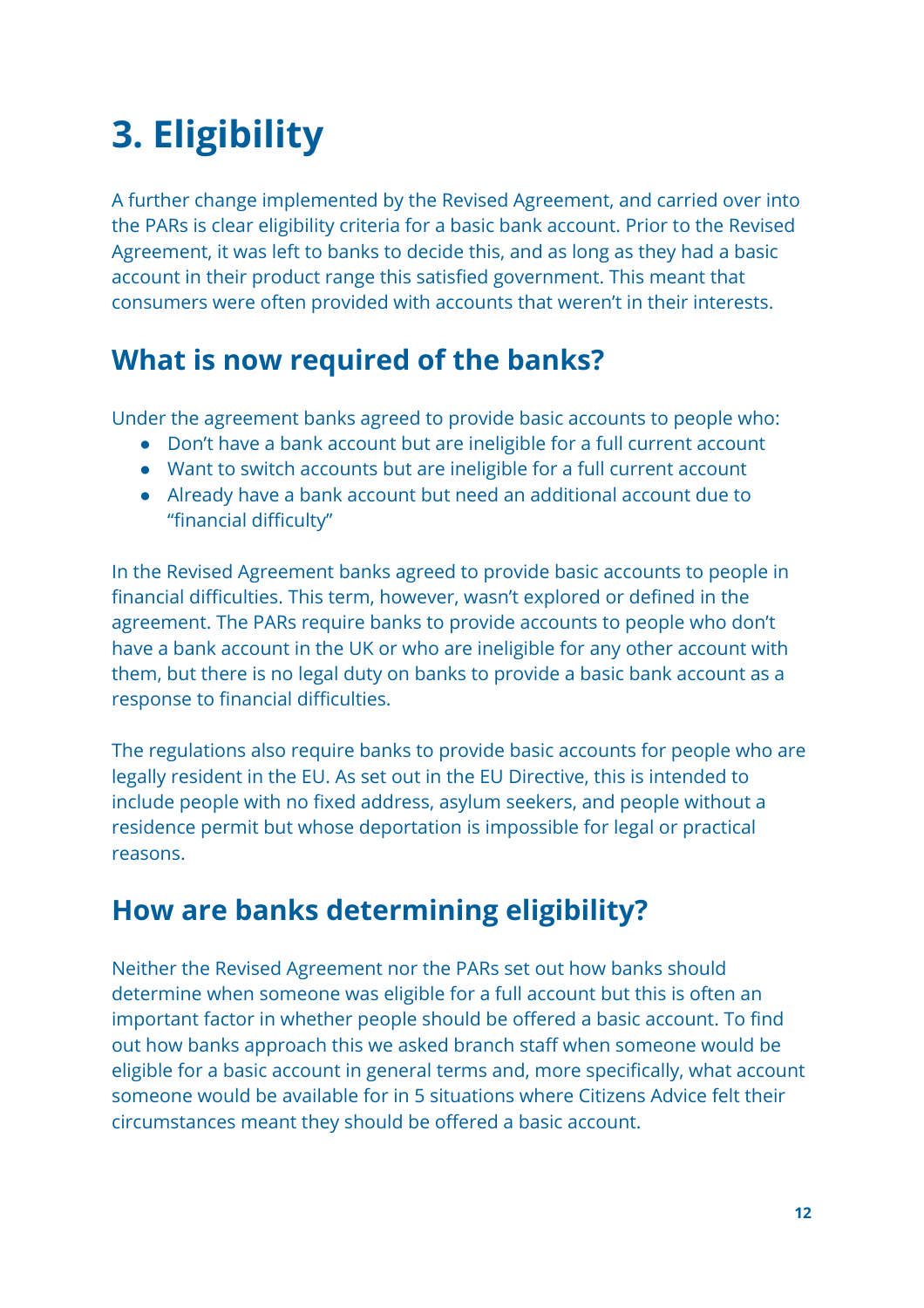We found that some banks are using a credit score alone to determine what accounts a consumer would be eligible for. If this is the case, people are only being offered a basic account if they fail the credit score. One bank branch said:

"It depends on the credit score. Everyone applies for a full account, and if they don't meet the credit score then they are offered a basic account."

While routine use of a credit score to determine eligibility provides consistency in decision making, there are a number of possible drawbacks for consumers. First, if a poor credit score is the only way to access a basic account then this makes it harder for people to chose the bank account which is right for them.

This is particularly important for Post Office Card Account (POCA) holders who are being asked to open a bank account so they can continue to receive Universal Credit. Many POCA holders will have limited information on their credit reference file as they are often otherwise unbanked. Those with a more complete file will often be offered a full account where a basic account may be more appropriate. The use of credit scoring as the sole gateway to a basic account means that some of these people will lose out.

Second, we also found that this practice meant that branch staff of some banks had little or no control over what account someone is offered. Our advisers told us that using credit scoring as the sole determinant for eligibility means that people who would benefit from a basic account lose out, particularly when vulnerable clients lack the confidence to challenge a bank's decision. This can lead to poor outcomes for such people. One adviser told us:

"I find explaining the concept of opening up a new basic bank account to a client very difficult. When I feel that they have understood the advice they usually contact me again to say that they weren't allowed to open up a basic account but have managed to increase their overdraft limit! It's a lack of financial capability and confidence that leads to this. The client often goes into a bank not confident in what they are asking for. They may not feel assertive enough to open up a new account and therefore they don't manage to do it."

There were notable exceptions to the reliance on credit scores. For example, we found that some banks allow local discretion. Branch staff also indicated that some banks have specialist teams who deal with applications for basic accounts who they could refer decisions to.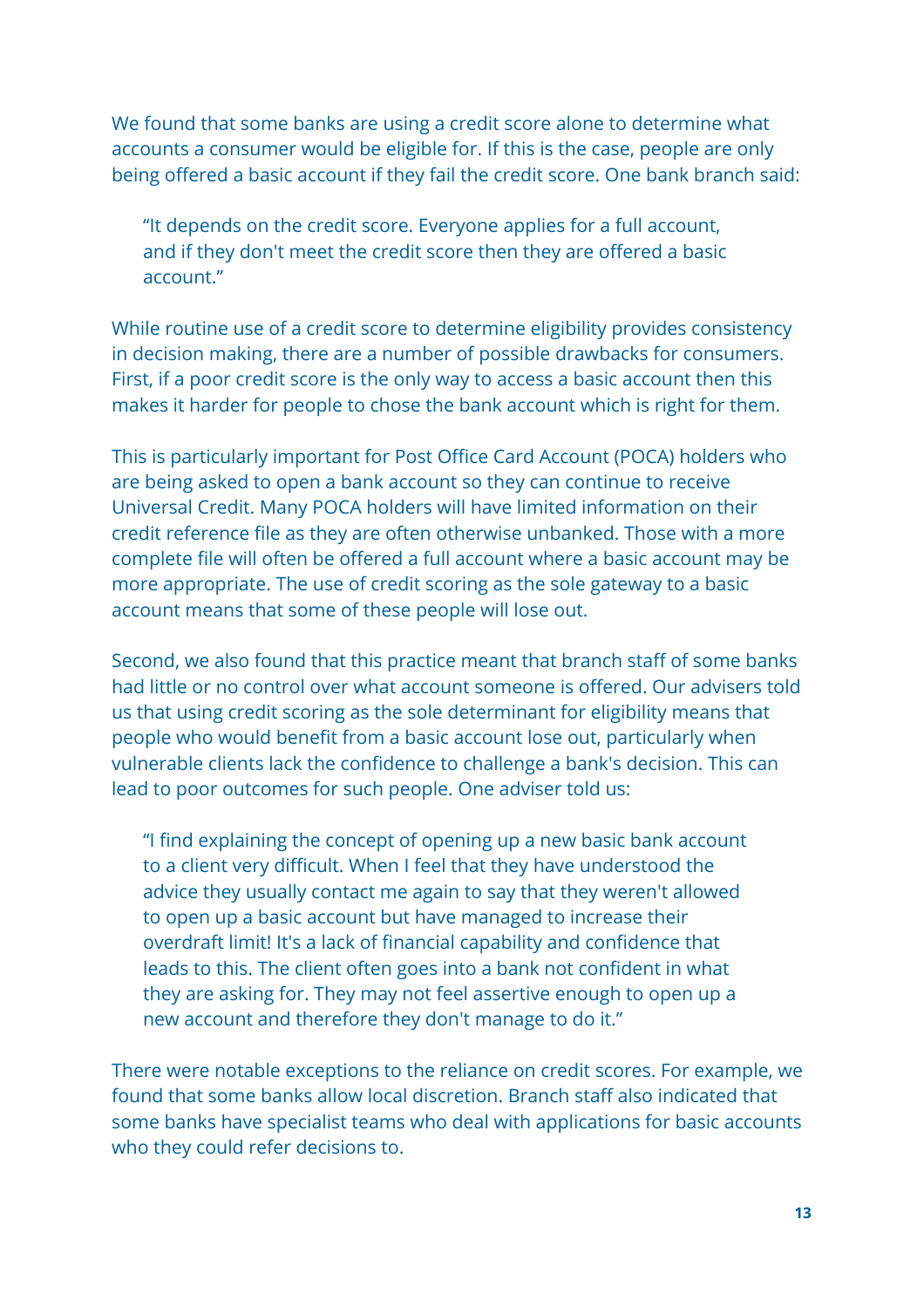More concerning was the limited number of responses which indicated that some banks would not offer a basic account to people with a bad credit score. This goes against what banks committed to in the Revised Agreement, and from October 2016, and would mean banks were breaching the PARs.

**Recommendation 3: Banks should give branch staff or a centralised specialist teams the ability to override credit scoring criteria over who is offered a basic account. Additional questions could be asked by these teams/staff to determine eligibility.**

### **Are banks offering basic accounts to people who need them?**

In the Revised Agreement, banks agreed to provide accounts to 'banked customers in financial difficulty who require an additional account but are ineligible for a full-service account' as well as those without a bank account. We asked branch staff about five situations where a basic bank account should have been the best option to see what their bank's response would be.

We asked branch staff about:

- People with debts to the bank they are applying for a basic account with and regularly use an unauthorised overdraft
- People with debts to other banks and regularly use an authorised overdraft
- EU migrants on low incomes and in receipt of in-work benefits
- People switching from a Post Office Card Account (POCA) to a bank account in order to receive their benefits
- Undischarged bankrupts or with a Debt Relief Order (DRO)

#### **i. People with multiple debts**

Basic bank accounts were designed for people who hadn't had access to mainstream financial services before. In practice, they provide a useful service for people in financial difficulties. One group of people advisers regularly recommend to open basic accounts are those with multiple debts. Basic accounts allow people to manage payments to existing creditors and stay in control of their finances. 75% of advisers had advised clients in multiple debt to open a basic account since January 2016.

We found evidence that some banks would refuse some people in debt a basic account. One bank branch said: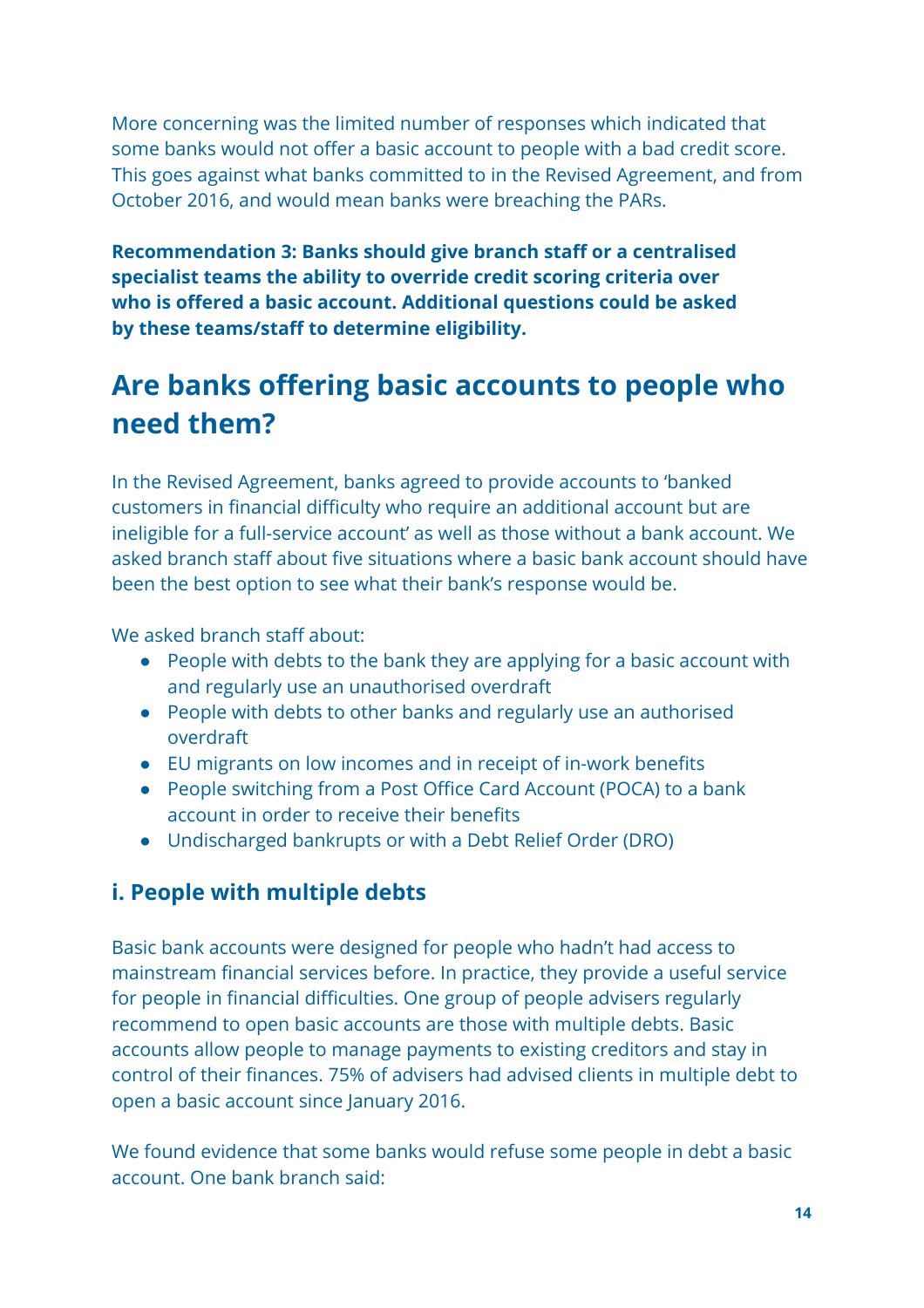"There is a cut off based on the amount of debt you have but is not public."

More specifically, our bank branch survey asked branch staff about whether basic accounts would be available to someone with an unauthorised overdraft and other debts to the same bank and for someone who often uses their authorised overdraft and has debts to organisations other than their bank.

The first scenario was to test whether banks were willing to open a basic account for someone who is in debt to them, something most banks were historically bad at. The second scenario was to test how banks would approach someone who at first glance may not appear to be in financial difficulties, but had some indicators they could be struggling financially.

#### **a. Someone using an unauthorised overdraft and debts to your bank**

We found a wide variation in banks' responses to this scenario. Some banks were reluctant to open a basic account for someone who owed them money. Branch staff suggested that they would rather keep the person within their current account and work with them on managing their debts. In our experience such an approach could lead to a worsening of the person's financial difficulties. For example adding default charges to overdrafts makes it much harder for someone to pay off their debts. Someone wouldn't have to pay these fees if they were able to open a fee-free basic account without overdraft facilities. It would also mean they can prioritise debts such as rent or mortgage arrears, council tax arrears and fuel debts rather than debts to their current account provider.

#### **b. Someone using an authorised overdraft and debts to other banks**

There was also wide variation in the way bank staff responded to someone with debts to other banks. Bank staff often highlighted they would endeavour to help the person manage their debt, but the most common suggestion was a debt consolidation loan.

Whilst full current accounts and debt consolidation loans may be useful options for people whose financial problems are short-term or temporary, they would not be suitable for people on low incomes who face long term difficulties.

These findings suggest that banks are not yet good enough at spotting people who are in financial difficulty especially when debts lie elsewhere. The use of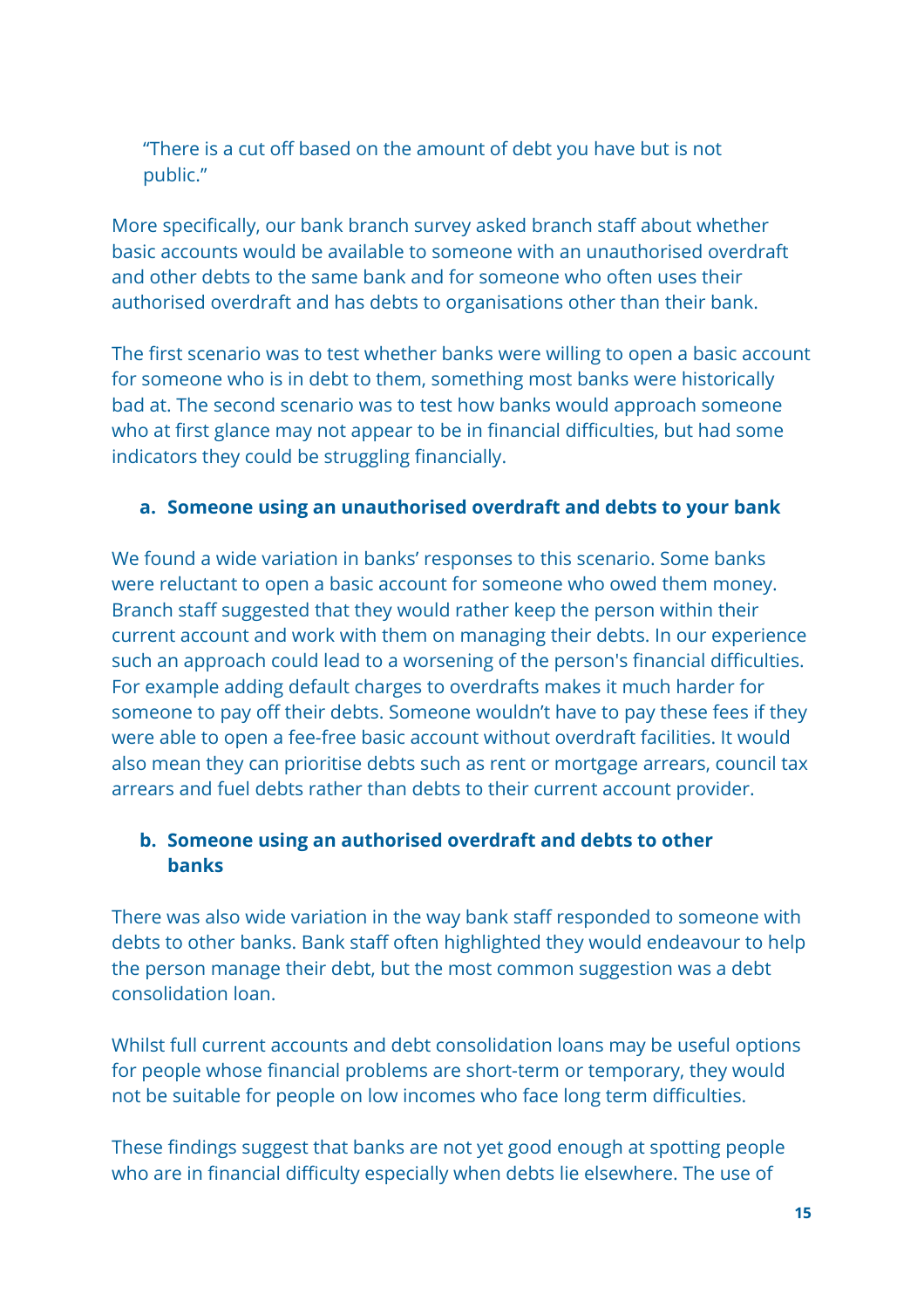credit scoring to assess eligibility does not enable banks to identify when a person is in the early stages of financial difficulty.

**Recommendation 4: The Financial Conduct Authority (FCA) who are responsible for monitoring compliance with the Payment Accounts Regulations should carry out a review of banks' policies and practices in relation to providing basic accounts to people in debt. It should then be prepared to tackle any poor practice it finds.**

#### **ii. Recent EU migrant on a low income**

Basic bank accounts allow people who are new to the UK to build up a credit history which may over time gain them access to full current accounts and other credit products. The PARs say that banks must not discriminate based solely on the applicant's residence status or length of residence.

We found much less variation in response from banks for this person's scenario compared to the others. Most banks and bank branches were willing to offer a basic account to a recent EU migrant.

Nevertheless, a number of branches suggested they would offer this person a full current account even if they had a low income, received in-work benefits and wanted an account which would not let them go overdrawn.

Some branches did say that they could offer a current account without a formal arranged overdraft facility, but this would not prevent the account from going accidentally overdrawn. Offering a full current account would also mean that the person would not be protected from additional fees for other situations such as having a payment terminated due to lack of funds, something designed to protect the incomes of those on low wages.

#### **iii: Someone who needed a new account to pay their benefits into because their Post Office Card Account is closing**

The Post Office Card Account (POCA) was launched in April 2003. It was a necessary part of the government's implementation of a policy to pay all state pensions electronically into an account. This was because not all people would be able to open and use a bank account for receipt of their benefits. POCAs are simple accounts which allow pensions and benefits to be paid in, but not other payments, and cash withdrawals from any Post Office branch using a plastic card. POCA holders don't face any related charges because there is no overdraft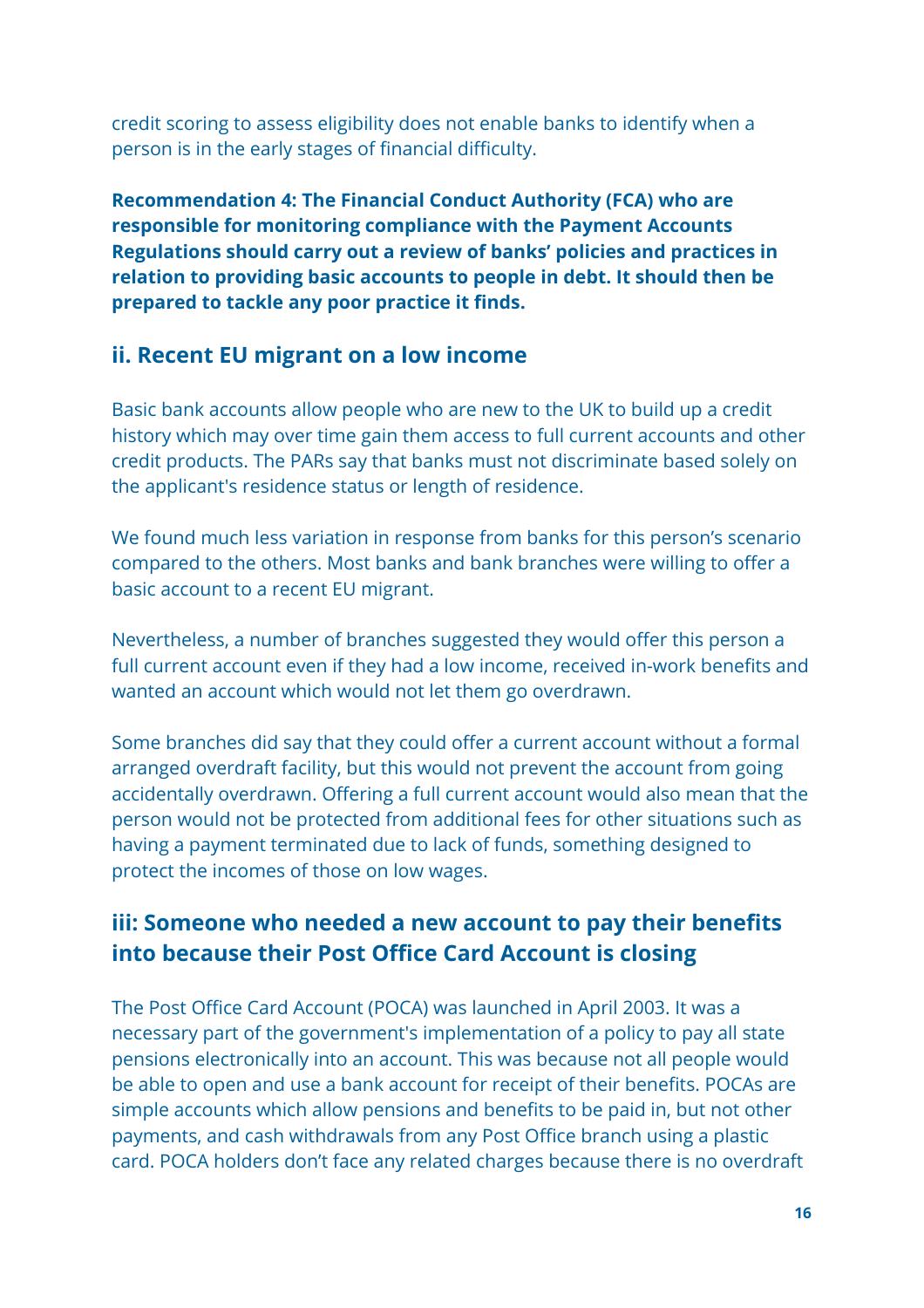or direct debit facility. There are about 2.9 million POCA holders many of whom are unbanked (hold no other account) or act as unbanked (rely heavily or exclusively on cash, manage their bills weekly or fortnightly and do not use any lending or borrow facilities).

Recently the government has changed its stance on POCA for people of working age. Working age benefit recipients will be expected to use more functional bank accounts for receipt of their benefits. This is largely due to the replacement of most means-tested benefits and tax credits with Universal Credit. In particular, housing payments will now be paid directly to claimants and tenants will be expected to pay housing costs by direct debit rather than in cash.<sup>8</sup>

While there is no legal requirement for Universal Credit recipients who currently hold a POCA to open a bank account, Jobcentre Plus has now started to write to claimants of working age who receive their benefits into a POCA asking them to make arrangements to have their benefits paid into a bank account instead.

Most banks were willing to offer a basic account to someone transferring from a POCA. Several branches we visited mentioned they had seen more people who had POCAs coming in to open a new account so they could continue to receive their benefits. This was an issue in our adviser survey - 26% of advisers said they had helped clients who needed a new basic account because they had been told by the Department for Work and Pensions (DWP) to open a basic account to receive Universal Credit payments.

Some banks indicated that they would use the same process they use for all applicants. Consequently if someone with a POCA had a good credit score, they would struggle to open a basic bank account. In our recent research 90% of POCA holders said that if they had to move away from their POCA it would be important to have a basic bank account which doesn't incur fees and charges.<sup>9</sup> It is crucial that current POCA holders who need to open a basic account for their benefits get offered the right account.

**Recommendation 5: The FCA should work with the Department for Work and Pensions (DWP) to monitor what happens to people who are being migrated from POCA to basic bank accounts and take action where needed.**

<sup>8</sup> *The banking needs of Universal Credit claimants: the potential role of budgeting accounts*, Policis for DWP, September 2016

<sup>&</sup>lt;sup>9</sup> Basic banking and POCA, Citizens Advice, September 2016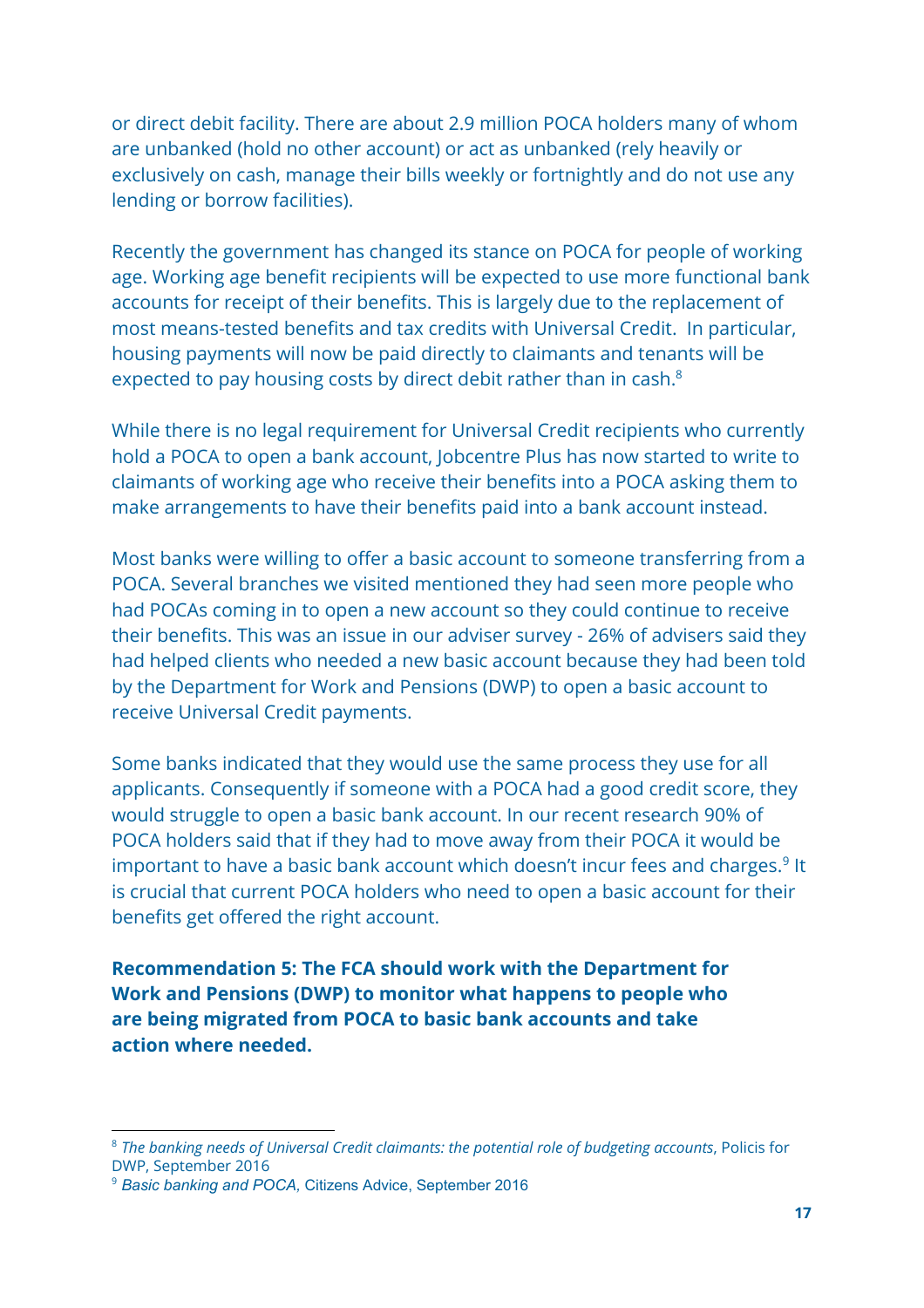#### **iv. People who are bankrupt or have a Debt Relief Order (DRO)<sup>10</sup>**

In October 2015 the law was changed to make it easier for banks to offer accounts to undischarged bankrupts. While there was no such bar for people with a DRO, or in the moratorium period after a DRO, the legal change has also clarified how banks should treat consumers with a DRO.<sup>11</sup>

Advisers felt that there had been a change for the better since January 2016. Our survey found:

- 37% said that banks are now providing basic accounts to undischarged bankrupts
- Over half (56%) said banks are now providing basic accounts to people in the moratorium period after a debt relief order

Despite that improved practice there are still problems for people who are bankrupt or have a DRO, with some banks refusing to open accounts for people with DROs. There was some uncertainty over the legal change with branch staff suggesting that basic accounts would only be available to discharged bankrupts.

Our research suggests that banks still need to do more to make sure that all bank staff are aware that they should now offer basic accounts to undischarged bankrupts or someone in the moratorium period of a DRO.

**Recommendation 6: Banks need to make sure branch staff are fully aware that undischarged bankrupts and people in the moratorium period of a DRO are eligible for a basic account and should not have their existing accounts closed.**

There is still too much variation in who is being offered a basic account both within and between banks. We found branch staff gave widely varying responses to when a customers in similar situations would be offered basic accounts. This lack of consistency means consumers who would benefit from a basic account would be offered one in some branches, but in others would not get the service they need.

<sup>&</sup>lt;sup>10</sup> Debt Relief Orders, available in England, Wales and Northern Ireland, are designed to make insolvency accessible to people with low disposable income and limited assets. The total debt must be £20,000 or below. Further details can be found here

[https://www.citizensadvice.org.uk/debt-and-money/debt-solutions/debt-relief-orders/debt-relief-orders-ex](https://www.citizensadvice.org.uk/debt-and-money/debt-solutions/debt-relief-orders/debt-relief-orders-explained/debt-relief-orders-what-you-need-to-know/) [plained/debt-relief-orders-what-you-need-to-know/\]](https://www.citizensadvice.org.uk/debt-and-money/debt-solutions/debt-relief-orders/debt-relief-orders-explained/debt-relief-orders-what-you-need-to-know/)

<sup>11</sup> See *Cutting our losses - the need for good debt collection practice for people with debt relief orders*, Citizens Advice, February 2015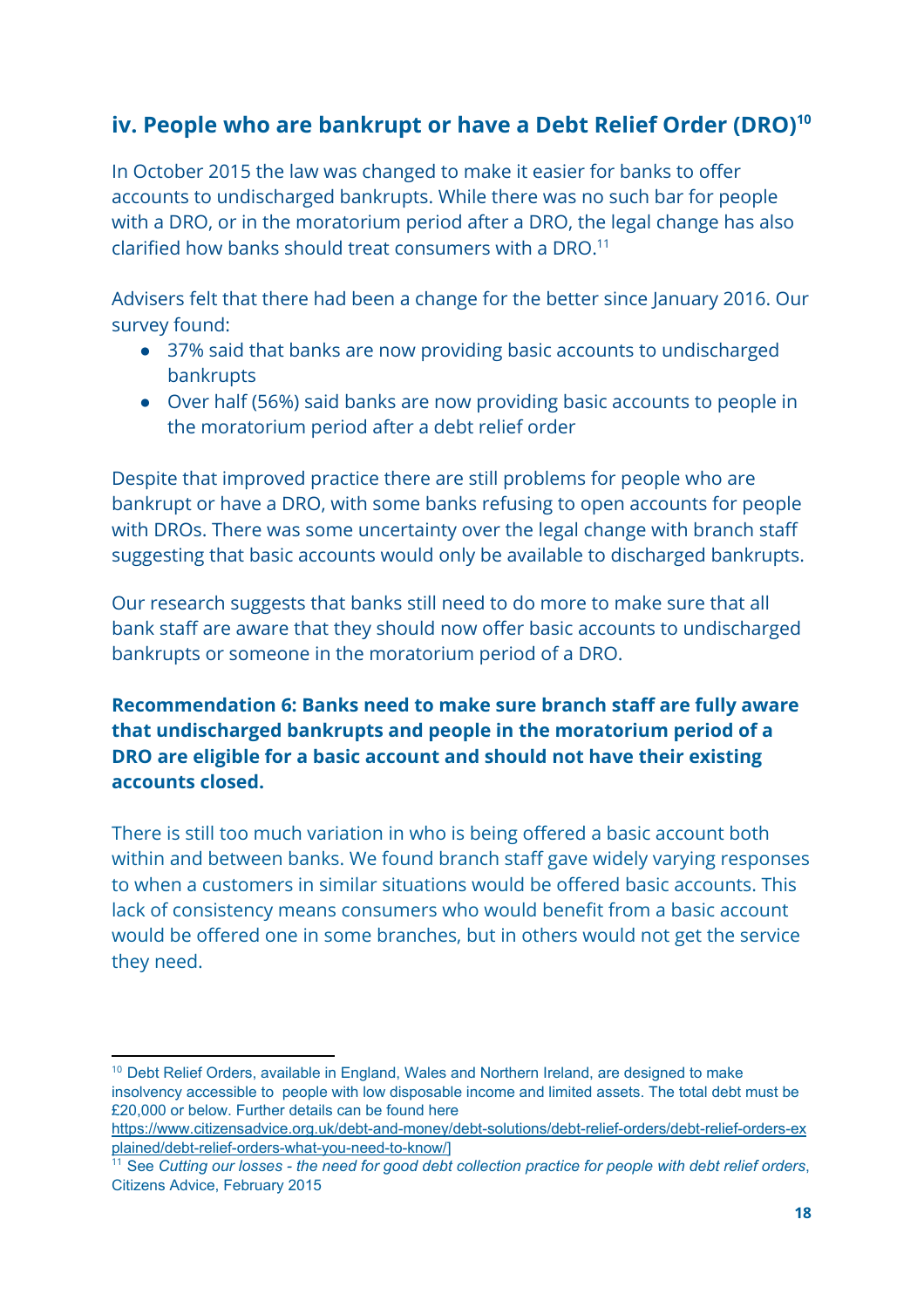# **4. How easy is it to apply for a basic bank account?**

For the new regulations to be a success and help every adult in the UK get a bank account that helps them stay in control of their finances, it is crucial that it is straightforward to open a basic bank account.

There are three crucial aspects of how banks provide basic accounts that affect how easy it is for customers to get a basic account if they need one:

- Accounts must be made visible so that consumers are aware of their features
- Bank staff should know about their basic account and be in a position to give correct information and guidance to people opening an account Our experience tells us that these first impressions are crucial. Being given unclear information or being treated poorly can lead to people who need a basic account giving up on their application
- People need to be able to prove their identity and address easily. Historically some banks have been inflexible about what documents they would accept before opening an account.

In our survey of 559 bank branches we analysed how much staff knew about their bank's basic account offer and whether they were able to tell potential customers about a range of proof of address and identity documents in order to gain an understanding of what a customer's first impression would be.

### **Staff knowledge of basic accounts**

It is important for branch staff to have some knowledge of their bank's basic account in order to provide information and assistance to potential customers. Overall awareness of the basic account was high. Only 3 of the bank branches surveyed failed to give any information about their basic account. In one instance:

"Counter staff answered, all rather vague. Initially they mentioned savings accounts as not having overdraft. When pressed, they provided a bank account brochure and mentioned an overdraft control feature which cost £10 per month."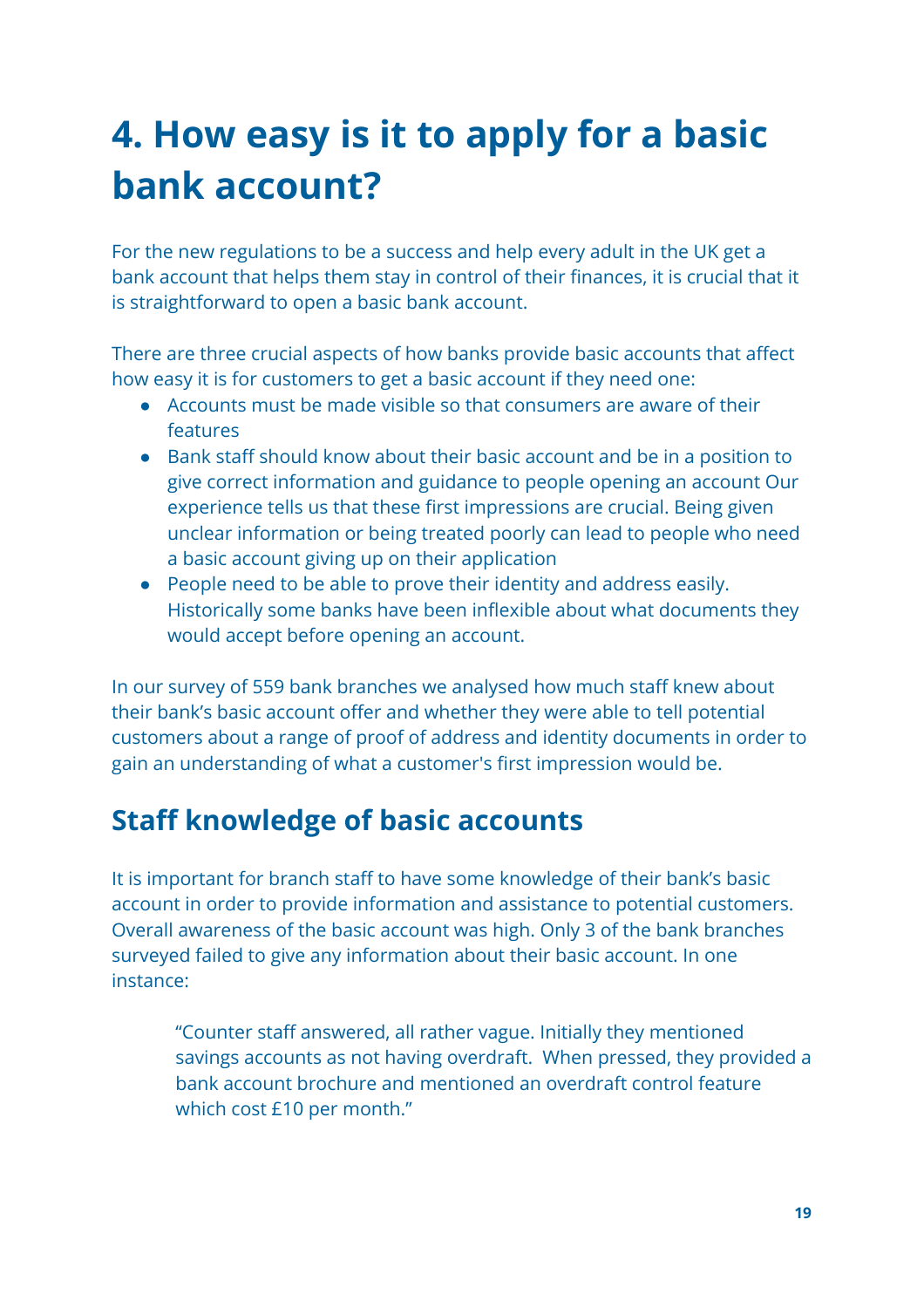While awareness of basic accounts being offered by their bank was high, we found that few branch staff were very knowledgeable about the features of the basic account. In the worst performing banks staff simply said the account was fee and overdraft free. We would like staff to be able to talk about the features of their basic account in more depth.

When asked about basic bank accounts, bank staff often mentioned unsuitable accounts such as those with a fixed charge or savings accounts. While savings accounts cannot go overdrawn, they are not a substitute for a basic account as they typically only accept cash and cheque deposits and withdrawals and do not allow electronic payments.

Branches of two banks sometimes mentioned their current accounts with "control features" rather than their basic account. These stop accounts from going overdrawn but incur a monthly fee. Branch staff felt these types of accounts would be a good alternative to a basic account.

"Our "Basic Account" is our limited facilities account. This account is for people with lower credit scorings but it still has facilities for everyday usee.g. debit card/ internet and mobile banking. You cannot apply for a planned overdraft with this account, however, you can potentially enter an unplanned overdraft. There are no interest fees or charges if you do. We also offer a service called "control" for £10 per month. This helps to avoid unplanned overdraft fees and keeps a limit on spending. It is a separate safeguard for everyday use on our Current Accounts."

However such accounts would not be suitable for people with long-term financial difficulties or on a low income due to the cost. They should be able to access a fee-free basic account which better suits their needs.

**Recommendation 7: Banks should provide their staff with training to ensure they are knowledgeable about their basic account product. Banks should also ensure their information systems have complete information about basic accounts so staff can refer to this when talking to potential customers.**

### **Proving identity and address**

Anti-money laundering laws require banks to obtain proof of someone's identity and address before opening them any new account.<sup>12</sup> EU legislation to tackle

 $12$  Relevant legislation is the Fraud Act 2006 and the Money Laundering Regulations 2007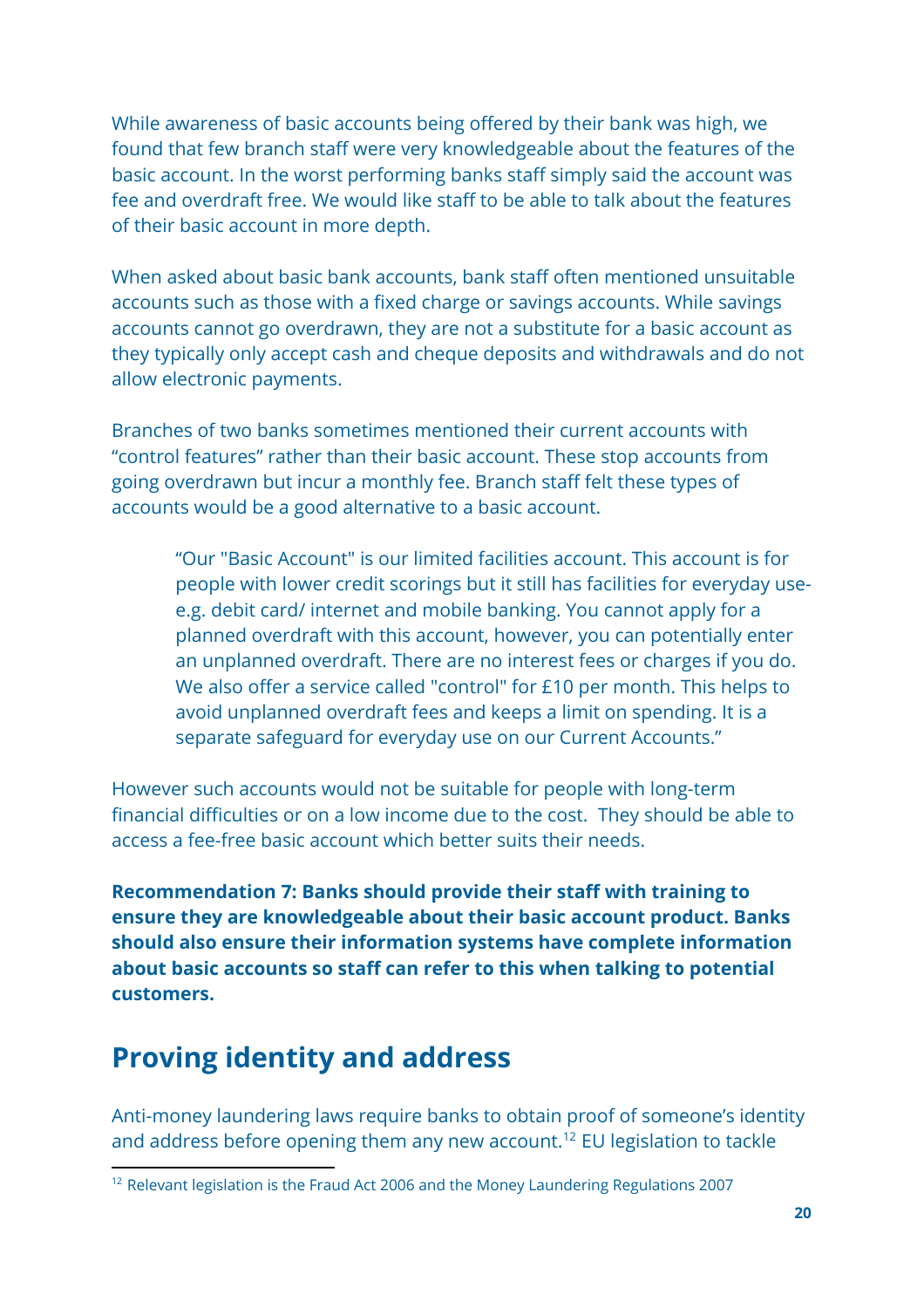money laundering can hold bank staff criminally liable if they open an account which is then used for money laundering or to finance terrorism. Banks usually ask people for their passport or photocard driving licence as proof of identity and a recent paper utility, bank or credit card statement as proof of address.

However many people who would benefit from a basic bank account often do not have these standard documents. This problem has been recognised by the banks and the Joint Money Laundering Steering Committee, which represents financial trade bodies on money laundering issues. They have produced extensive guidance on documents that might be acceptable alternatives.<sup>13</sup>

Both the Revised Agreement and the PARs specify that banks must still satisfy their anti-money laundering obligations when opening basic bank accounts. We asked our advisers whether they had noticed a difference in the types of identification banks accepted when opening a basic account and in our bank branch survey we asked branch staff how flexible they would be.

Advisers who answered our survey said that banks were now more willing to be flexible with the types of documents they would accept. However they also told us that difficulty in proving identity or address was the most common reason (32%) why clients have been unable to open a basic bank account since January 2016. One adviser told us:

"Out of the 8 banks that my self-employed client tried to apply to, only one accepted his application. Other banks refused because they said that the print-out of his online utility bill could not be used as proof of address. Though the client explained on many occasions that this was all he was given from his energy supplier, the banks refused and asked him to provide extra documents."

In our branch survey, branch staff were usually able to name alternative documents that people could use as proof of identification or address. Bank branches that performed well often provided an extensive list of alternative documents.

Some bank branches only named alternative documents when asked directly and provided little detail about what would be acceptable. One adviser said that the branch told them:

<sup>13</sup> *Prevention of money laundering and combating financing of terrorism - guidance for the financial sector*, JMLSG, November 2014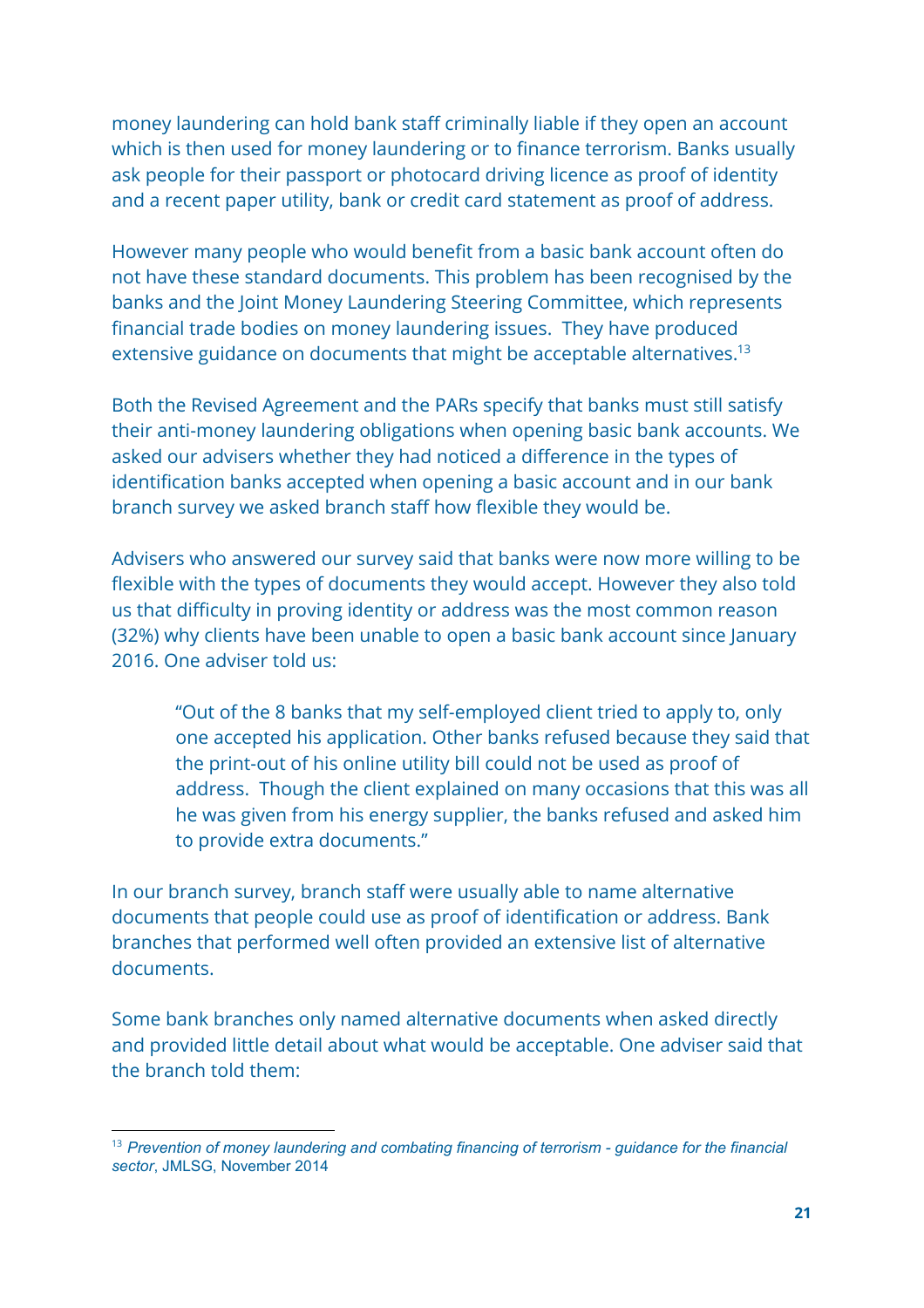"There is no compromise on ID; they need one photo ID and one document to verify address."

Just under half of banks we visited (48%) told us that they would accept letters from the DWP or HMRC about benefits or tax credit entitlement as proof of identity or address. However some banks were being specific on the content, layout or type of letter, for example, specifying how old the letter should be or how the client's name should appear on the letter. One adviser told us the bank they visited:

"Would like a passport or driving licence. However they will consider an HMRC letter or benefits letter but it must have full name not just initials."

For someone in a difficult or vulnerable position trying to apply for a basic account, a letter from the DWP or HMRC could be a useful alternative document. But that is limited if banks implement strict criteria that don't always match up with what consumers are being sent.

There was also a lack of consistency between branches of the same bank with these requirements. For example, one branch of a bank in Grantham said they would accept a benefits letter up to one year old, whereas the Walton-on-Thames branch of the same bank said that letters had to be less than 3 months old.

**Recommendation 8: Banks need to make sure their branches are consistent nationwide with their requirements for letters from government departments being used to prove identity or address. Banks need to make sure that any requirements they do have as to format of letter or names reflect and adapt to what government departments provide.**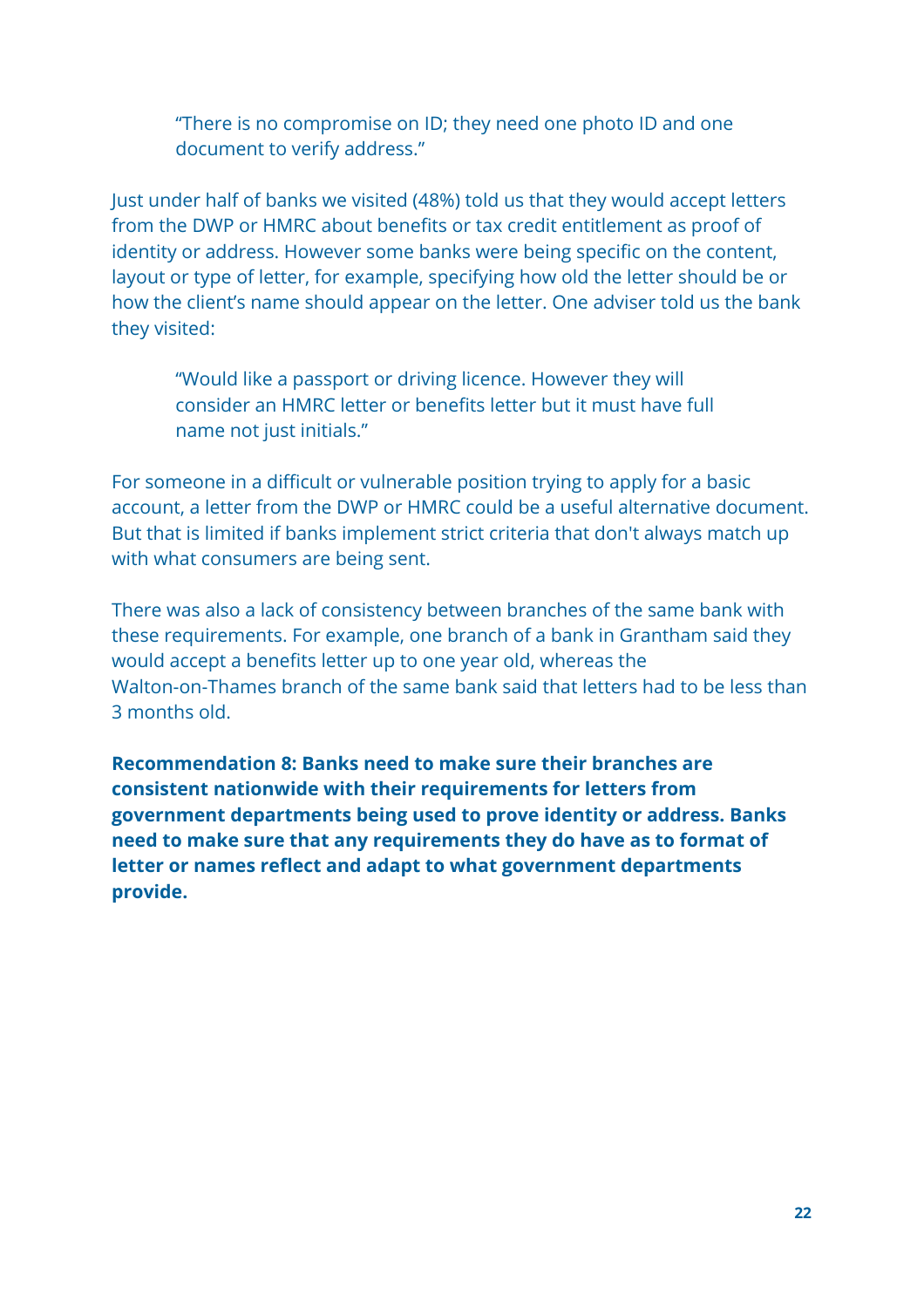# **Conclusion and recommendations**

### **Basic accounts are not visible enough**

The Revised Basic Bank Account agreement stated that basic bank accounts must be made visible and that they must be made available through the same distribution channels as other accounts.

While we did not find any evidence of non-compliance with this aspect of the agreement, information about basic bank accounts on some banks' websites was hard to find, compared with the information about mainstream accounts.

**Recommendation 1: Banks need to make their basic accounts more visible and accessible, particularly online. For example, banks should include their basic bank account in their account comparison tables and tools.**

**Recommendation 2: All banks should let customers apply directly for their basic account.**

### **The approach banks take to to eligibility can be too narrow**

There were problems caused by the way some banks determined eligibility for basic bank accounts. Most banks rely on credit scoring to determine who is eligible for a basic account. That reliance means that banks are often not able to offer accounts that respond to the complexities of people's lives.

Banks with a more flexible approach combine credit scoring by asking further questions to the applicant. One bank has a centralised specialist team which handles all applications for a basic account in a flexible and informed manner.

**Recommendation 3: Banks should give branch staff or a centralised specialist teams the ability to override credit scoring criteria over who is offered a basic account. Additional questions could be asked by these teams/staff to determine eligibility.**

Some banks are also reluctant to open a basic account for people with multiple debts who would benefit from an account which didn't allow them to go further overdrawn and protected them from escalating fees and charges.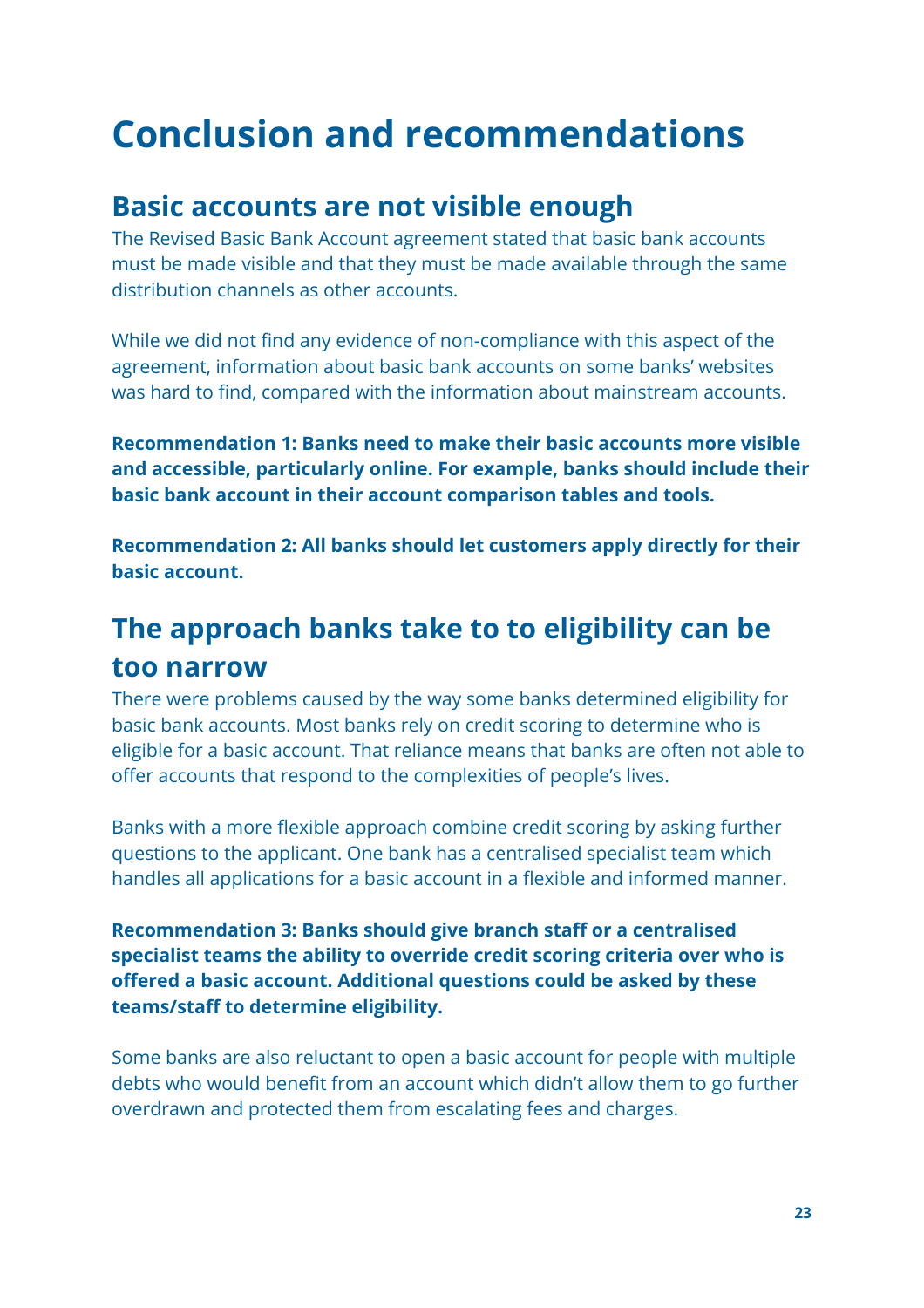**Recommendation 4: The Financial Conduct Authority (FCA) who are responsible for monitoring compliance with the Payment Accounts Regulations should carry out a review of banks' policies and practices in relation to providing basic accounts to people in debt. It should then be prepared to tackle any poor practice it finds.**

Since the government is keen to move people of working age from POCAs to bank accounts it is essential that these largely unbanked people can access a basic bank account. Previous research showed that a fee free account is very important for POCA holders ongoing use of a payment account.<sup>14</sup>

**Recommendation 5: The FCA should work with the Department for Work and Pensions (DWP) to monitor what happens to people who are being migrated from POCA to basic bank accounts and take action where needed.**

### **Applying for a basic account is too difficult**

We found a number of problems with the way people can apply for basic accounts. The most severe issue was the variation in knowledge of the legal requirement to make basic accounts available to undischarged bankrupts and those in the moratorium period of a DRO.

If someone is given incorrect information by a member of staff it will often prevent them from opening a basic account. Given that the research took place at least six months after the law changed, we feel the banks need to ensure that all their branch staff are aware that the law no longer bars undischarged bankrupts from having an account.

**Recommendation 6: Banks need to make sure their branch staff are fully aware of the change in law regarding providing accounts to undischarged bankrupts. This should also make it clear that being in the moratorium period of a DRO does not mean someone should have their applications for a basic account declined or their existing accounts closed.**

More generally there is a wide variation in the knowledge that bank staff have about basic accounts meaning some people who need a basic bank account can't get one.

<sup>14</sup> *Basic banking and POCA,* Citizens Advice, September 2016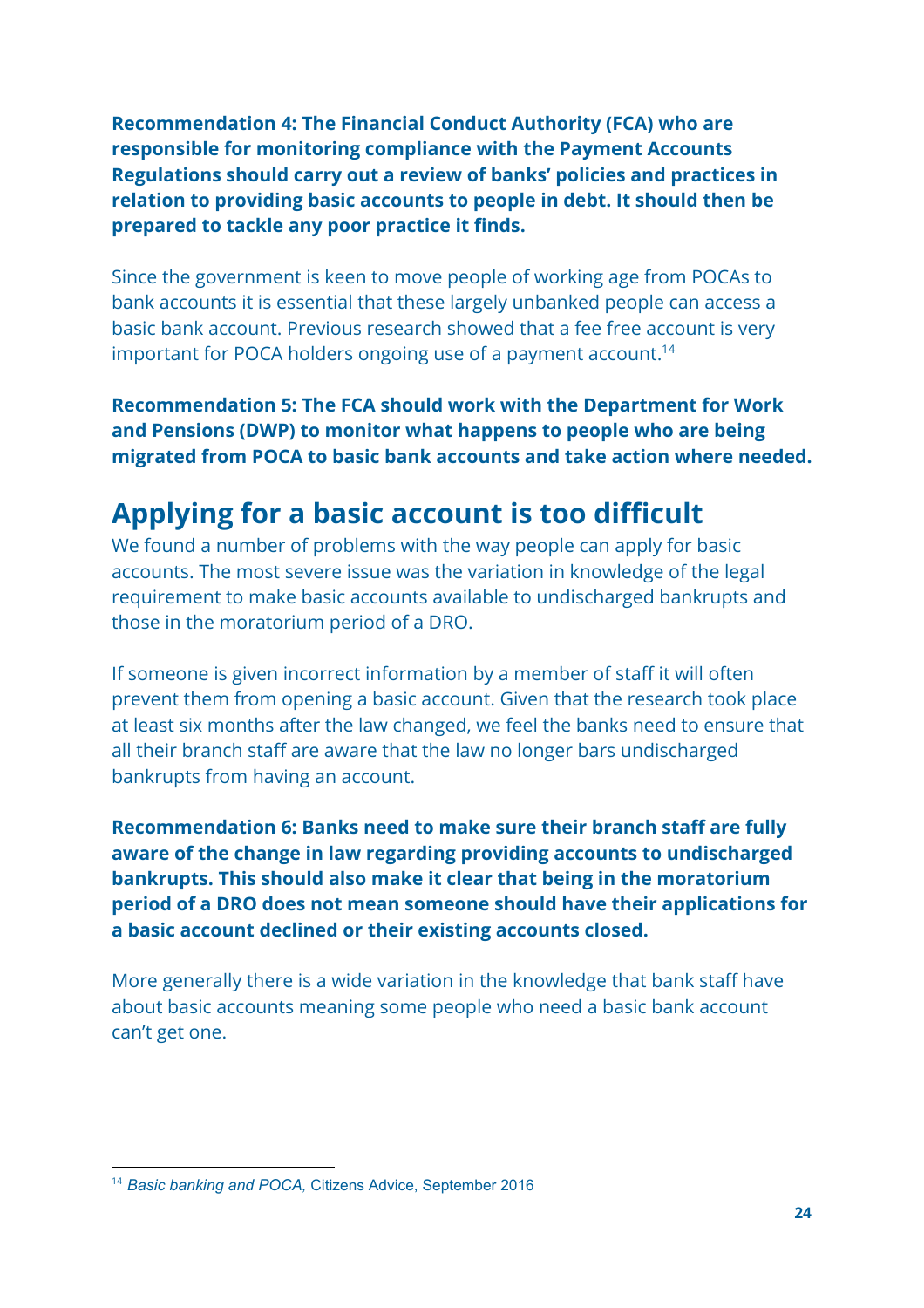#### **Recommendation 7: Banks should provide their staff with training to ensure they are knowledgeable about their basic account product. Banks should also ensure their information systems have complete information about basic accounts.**

Our study also revealed the persistence of long standing issues around documents needed for identity and address verification. As Universal Credit claimants are encouraged to open basic bank accounts in coming months, it is vital that banks properly invest in staff training to overcome these problems once and for all.

**Recommendation 8: Banks need to make sure their branches are consistent nationwide with their requirements for letters from government departments being used to prove identity or address. Banks need to make sure that any requirements they do have as to format of letter or names reflect and adapt towhat government departments provide.**

### **Wider issues**

As well as issues with visibility, eligibility and application process, there are a number of possible future problems with access to basic bank accounts.

The data published in December 2016 by the Treasury has shown that nearly half a million accounts which are compliant with the agreement have been opened since January 2016.<sup>15</sup> The same data also showed that some banks have substantial numbers of customers in old style basic accounts. About half of basic bank accounts open in the UK do not satisfy the requirements of the agreement.

**Recommendation 9: Banks should make sure that all their customers with old-style basic accounts are migrated into new style basic accounts as soon as possible. Doing so should be seen by these banks as being in their customers' best interests.<sup>16</sup>**

The agreement allows for basic bank account holders to be checked every twelve months to see whether they are still eligible for a basic account. In principle, this is not a problem, but as with eligibility at application, it is important that eligibility criteria are not drawn too tightly if basic bank accounts are to fulfil their promise of reducing financial exclusion. In 2017 the first revised

*<sup>15</sup> Basic Bank Accounts: January to June 2016,* Her Majesty's Treasury, December 2016

<sup>&</sup>lt;sup>16</sup> According to HM Treasury two banks have committed to migrate customers from old style basic accounts to the new ones.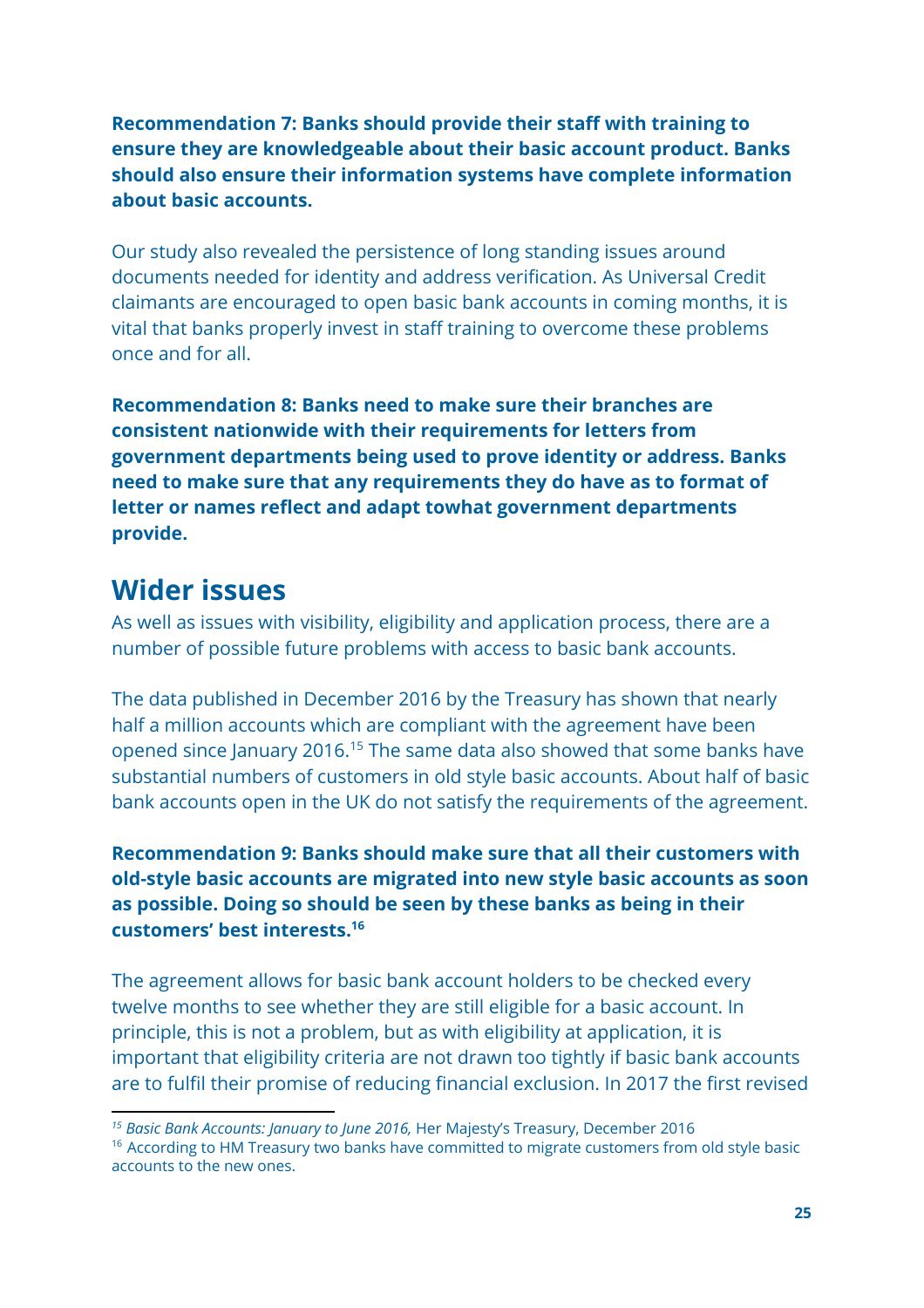basic bank accounts will have been open for 12 months and ongoing eligibility will be checked for the first time.

**Recommendation 10: The Treasury and FCA should monitor how how customers move between basic bank accounts and full current accounts.**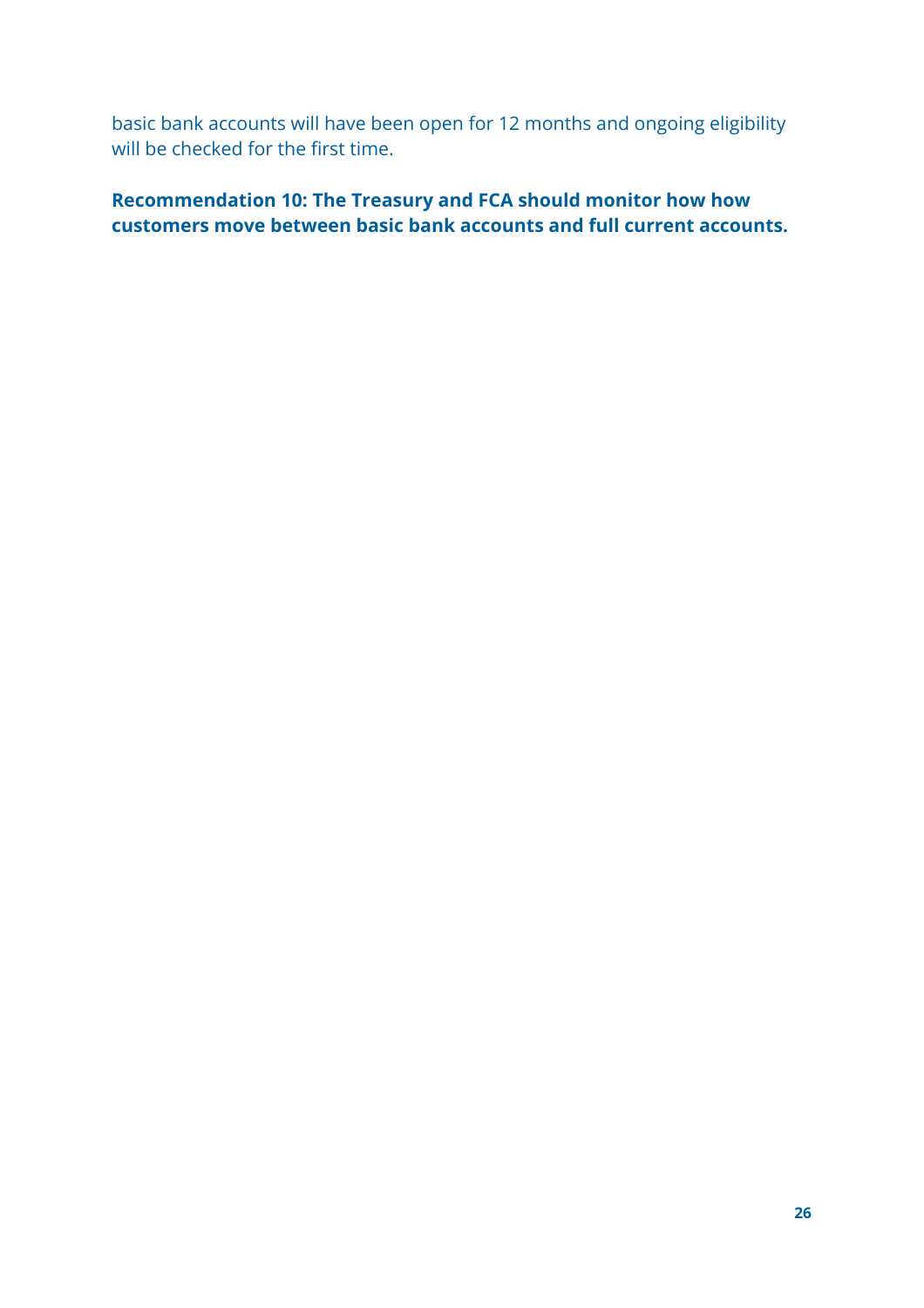# **Appendix 1: Questions asked in our bank survey**

Hello, I'm from the local Citizens Advice…

1 - We are looking to develop our own information sources about bank accounts which don't allow people to go overdrawn, and I wondered if you could tell me a bit about what you offer here?

2 - What circumstances would someone need to have to qualify for a basic bank account? Try and get them to elaborate on 'financial difficulties' (e.g. in debt, on benefits etc)

3 - What kind of ID and proof of address would someone need to provide to open a basic bank account? How flexible are you? E.g. if someone doesn't have a passport.

### **Case studies**

4a - What might the bank offer… (these are typical situations where CAB clients would need to open a basic bank account)

4b -why would that option be most appropriate for a person in that situation?

#### **Person 1**

Someone who is an undischarged bankrupt or was recently approved for a debt relief order (DRO). (you might need to explain what a debt relief order is)

#### **Person 2**

A person who has an unauthorised overdraft and other debts to your bank.

#### **Person 3**

A person who has recently arrived to work in the UK from another EU member state who needs a bank account. They are on a low income and in receipt of in-work benefits and want a bank account which cannot go overdrawn.

#### **Person 4**

Someone who is having their Post Office Card Account closed and needs a bank account to receive benefits payments.

#### **Person 5**

Someone who often uses their authorised overdraft and has debts to organisations other than your bank.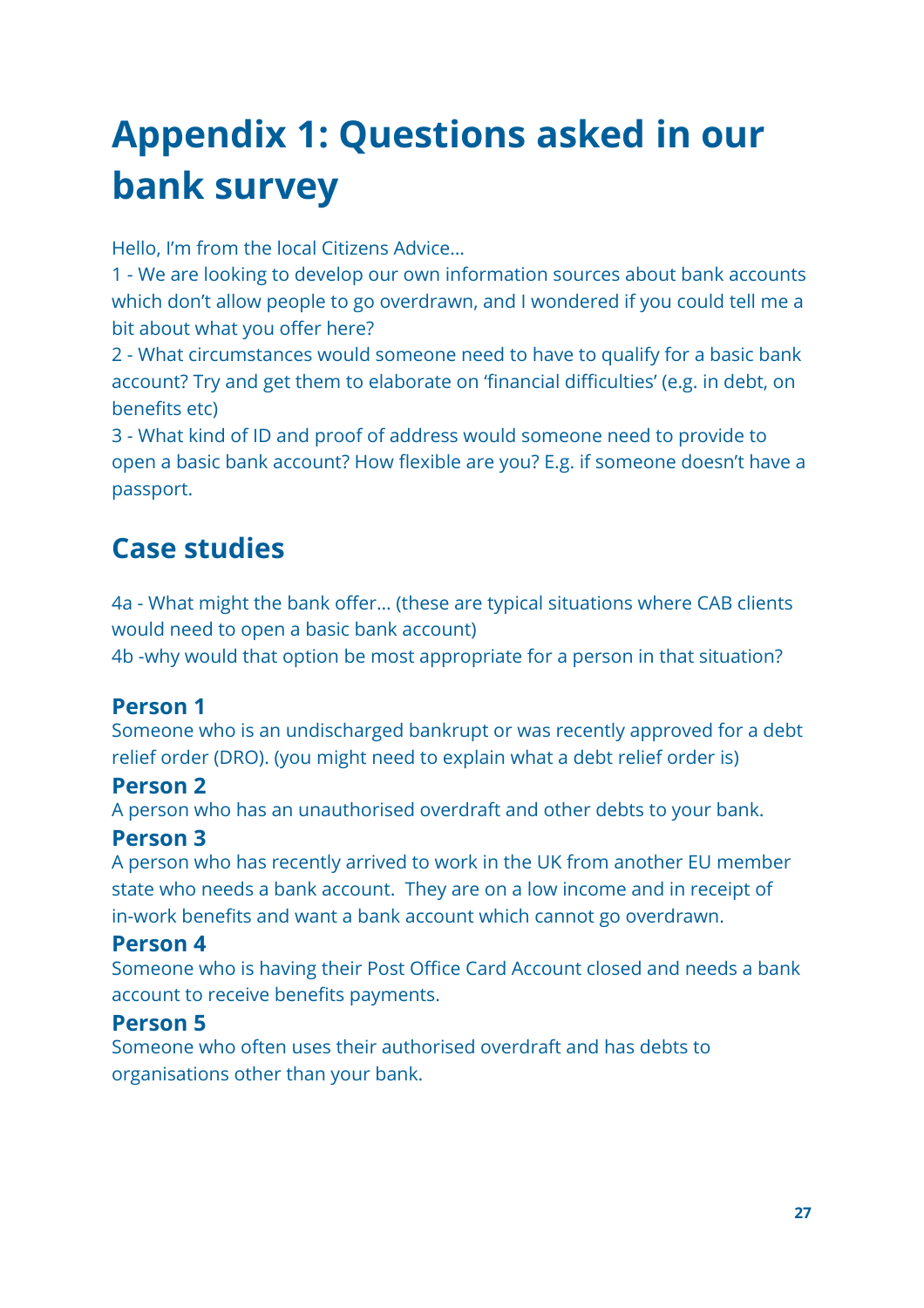# **Appendix 2: Questions asked in our online survey**

1:Have you advised clients to open a basic bank account, or about problems they have had opening a basic bank account, since 1 January 2016?

- yes
- $\bullet$  no

2: Overall, how has access to basic bank accounts changed for your clients since 1 January 2016?

- Got much better
- Got a little better
- Stayed the same
- Got a little worse
- Got much worse
- Don't know

3: How have things got better? (Tick all that apply)

- Banks are now being more flexible as to which documents they will accept to prove identity and address
- Banks are now providing basic accounts to people with debt relief orders
- Banks are keeping current bank accounts open for people with debt relief orders
- Banks are now providing basic bank accounts to to undischarged or recently discharged bankrupts

4: How have things got worse (tick all that apply)

- Banks are now being less flexible as to which documents they will accept to prove identity and address
- Banks are now less likely to open basic bank accounts for undischarged or recently discharged bankrupts
- Banks are now more frequently closing down bank accounts of people with Debt Relief Orders (DROs)
- Banks are now more frequently closing bank accounts for other reasons
- Other (please specify)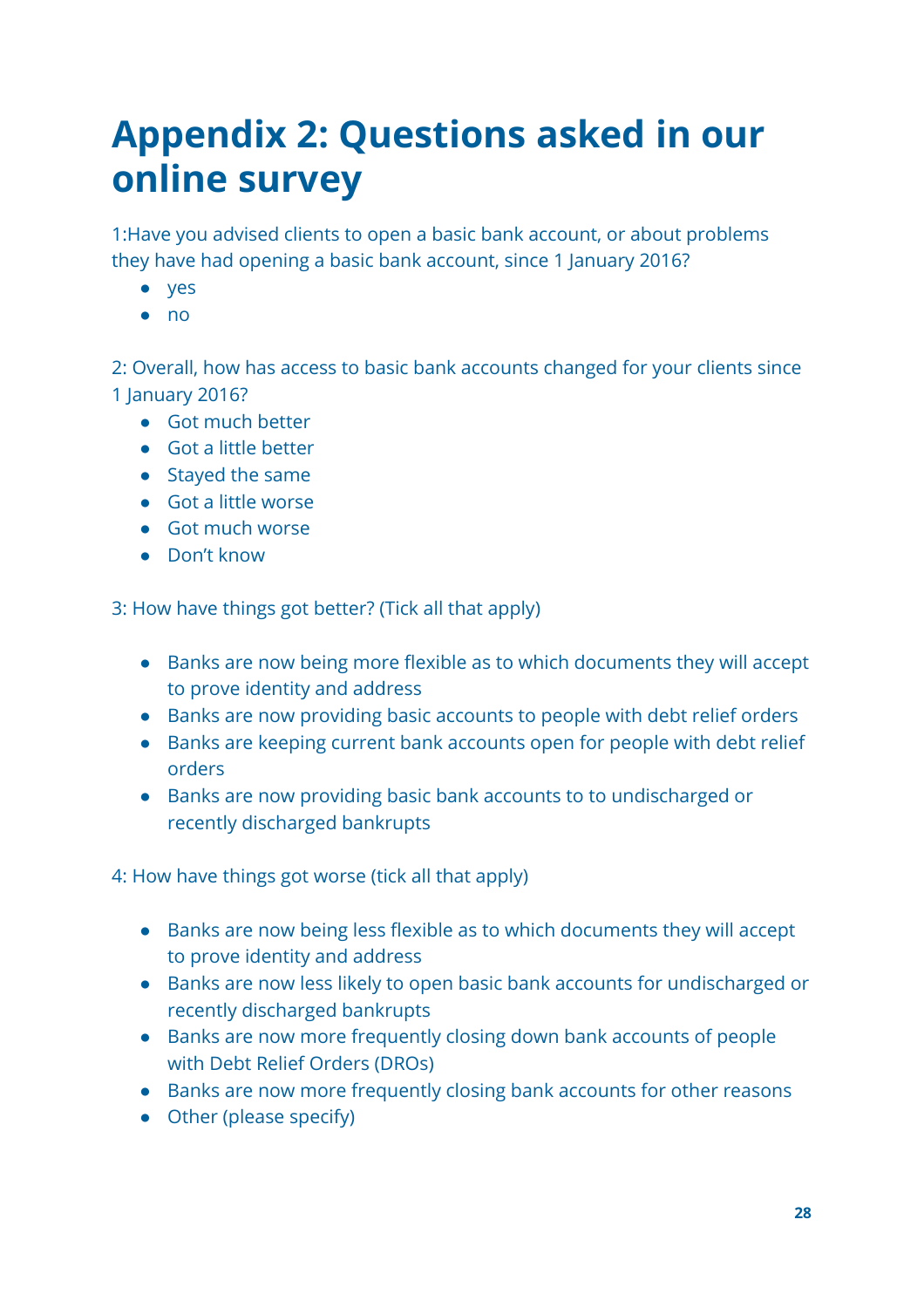5: Since 1 January 2016, which of the following people have sought advice from you about basic bank accounts (tick all that apply)

- People with a poor credit history
- People with unmanageable debts
- People with a Debt Relief Order (DRO)
- Discharged bankrupts
- Undischarged bankrupts
- People who need a bank account for payment of Universal Credit (UC) who had previously had their benefits/tax credits paid into a post office account
- Ex-offenders
- Non-UK nationals
- Don't know

6: Since 1 January 2016, what has been the most common reason your clients have been given for being refused a basic bank account?

- Poor credit history
- Bankrupt
- Debt Relief Order (DRO)
- Difficulty proving identity and/or address
- Bank giving full account instead
- Not given a reason
- None of my clients have been refused access to a basic bank account
- Don't know

7: Which bank do you think is the best at providing basic bank accounts to people in financial difficulties?

- Barclays
- Co-operative Bank
- HSBC
- Lloyds
- Nationwide
- Natwest
- Halifax
- Bank of Scotland
- Yorkshire Bank
- Ulster Bank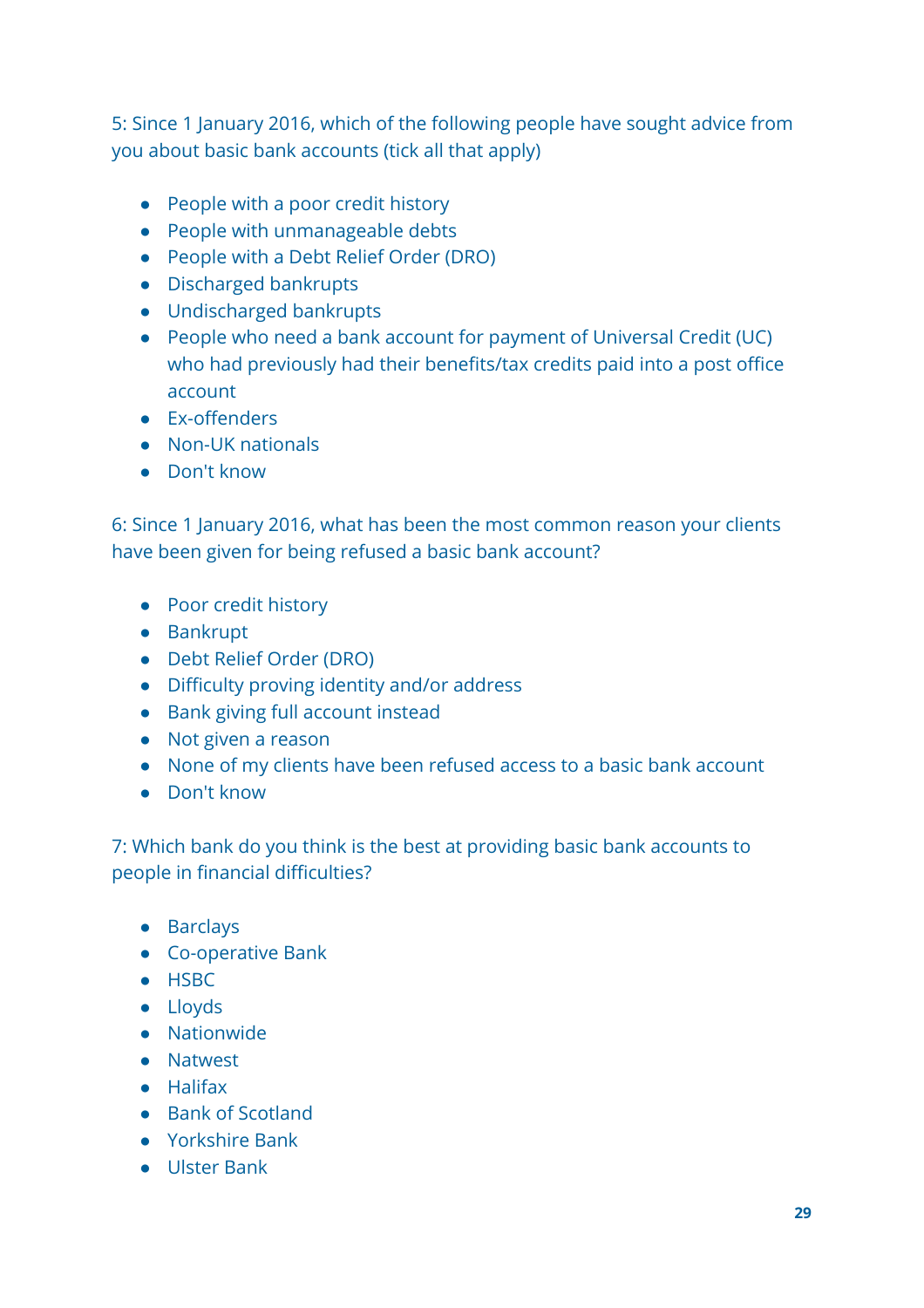- Santander
- TSB
- They are all the same
- Don't know

8: Which bank do you think is the worst at providing basic bank accounts to people in financial difficulties?

List as question above

9: Do you have anything else you would like to tell us about your clients' experiences with basic bank accounts since 1 January 2016?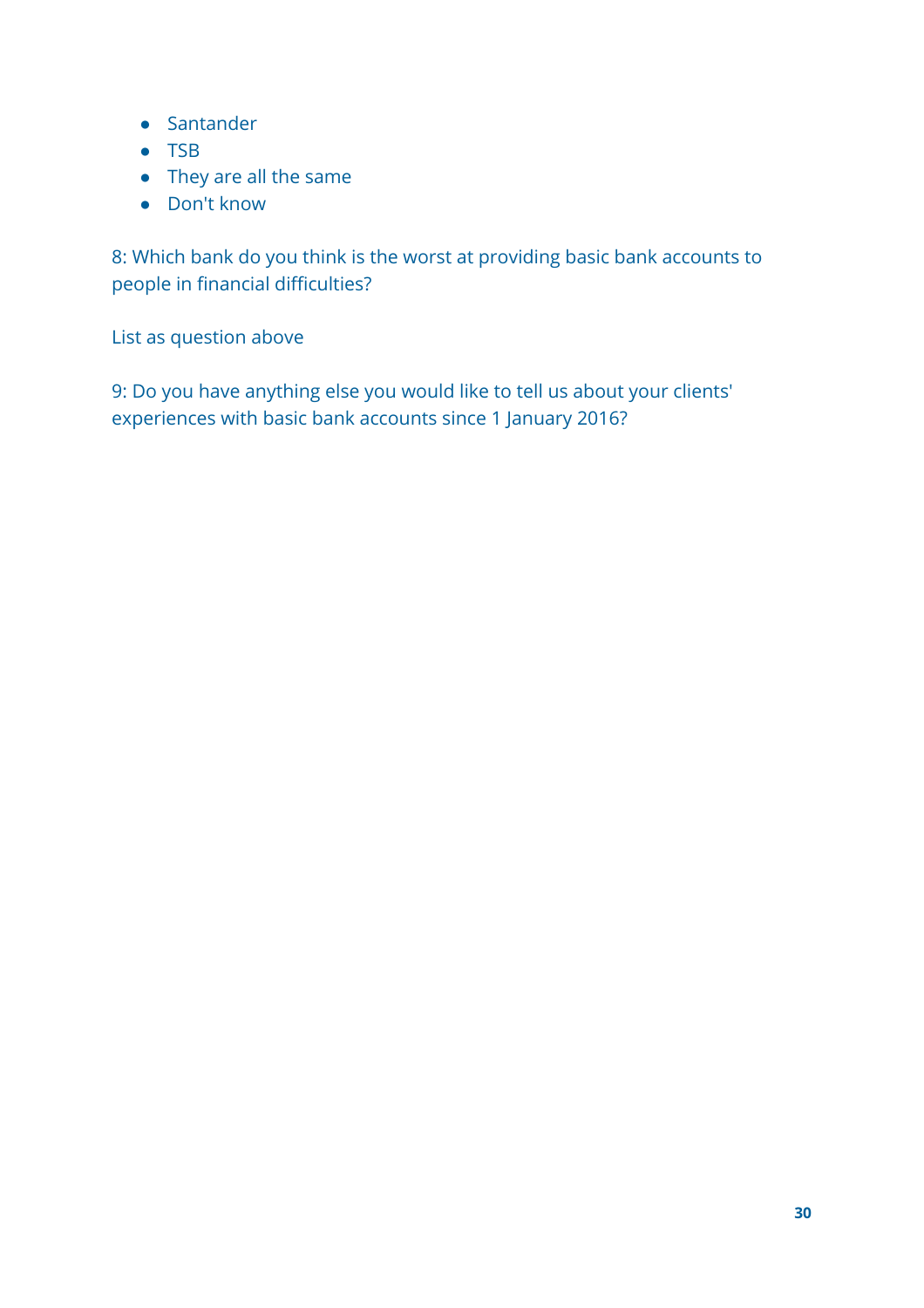# **Appendix 3: Information available about different banks' basic accounts.**

| <b>Name of</b><br>account                      | <b>Application</b><br>process                                 | <b>Information in</b><br><b>leaflets</b>                                                                              | <b>Information</b><br>online                                                                                               | <b>Additional</b><br><b>Features</b>                                                                                                       |
|------------------------------------------------|---------------------------------------------------------------|-----------------------------------------------------------------------------------------------------------------------|----------------------------------------------------------------------------------------------------------------------------|--------------------------------------------------------------------------------------------------------------------------------------------|
| <b>Barclays basic</b><br>current<br>account    | Unclear                                                       | Not included in<br>comparison table<br>but fully detailed<br>later on                                                 | At the end of the<br>section on current<br>accounts there is a<br>link to information<br>about the basic<br>account        | Free text alerts.<br>Mobile payments.<br>Choice of cash card<br>or debit card. Can<br>add paid for<br>features such as<br>travel insurance |
| Co-Operative<br><b>Bank</b><br>Cashminder      | By post, by<br>phone, or in<br>branch                         | Separate booklet<br>on the<br>Cashminder<br>account                                                                   | Information on the<br>main current<br>account page after<br>the student<br>account                                         | Available to over<br>16's                                                                                                                  |
| <b>Halifax Basic</b><br>account                | Only available<br>if rejected for<br>another<br>account       | Information<br>included in main<br>bank accounts<br>booklet. Also a<br>separate booklet<br>about the basic<br>account | No mention on<br>main current<br>account page.<br>Only clicking on<br>"compare all<br>accounts" link<br>shows information. | Mobile text alerts                                                                                                                         |
| <b>HSBC Basic</b><br>bank account              | Online, in<br>branch or by<br>post.                           | Separate leaflet<br>about basic<br>account. Included<br>in main<br>comparison table.                                  | Information is<br>included on main<br>current account<br>page                                                              | Available to over<br>16's                                                                                                                  |
| <b>Lloyds Basic</b><br>account                 | Only available<br>if rejected for<br>another bank<br>account. | Separate helpful<br>booklet about the<br>basic account.                                                               | Not included in the<br>default version of<br>their main current<br>accounts page                                           | Free text alerts and<br>money<br>management tool                                                                                           |
| <b>NatWest</b><br>Foundation<br><b>Account</b> | Only available<br>if rejected for<br>another bank<br>account. | Not included in<br>main account<br>comparison table.<br>Is covered in page<br>on other current<br>accounts.           | Not included in<br>main account<br>comparison table.<br>Is covered in page<br>on other current<br>accounts.                | <b>Emergency cash</b><br>facility if card is lost<br>or stolen. Mobile<br>payments.                                                        |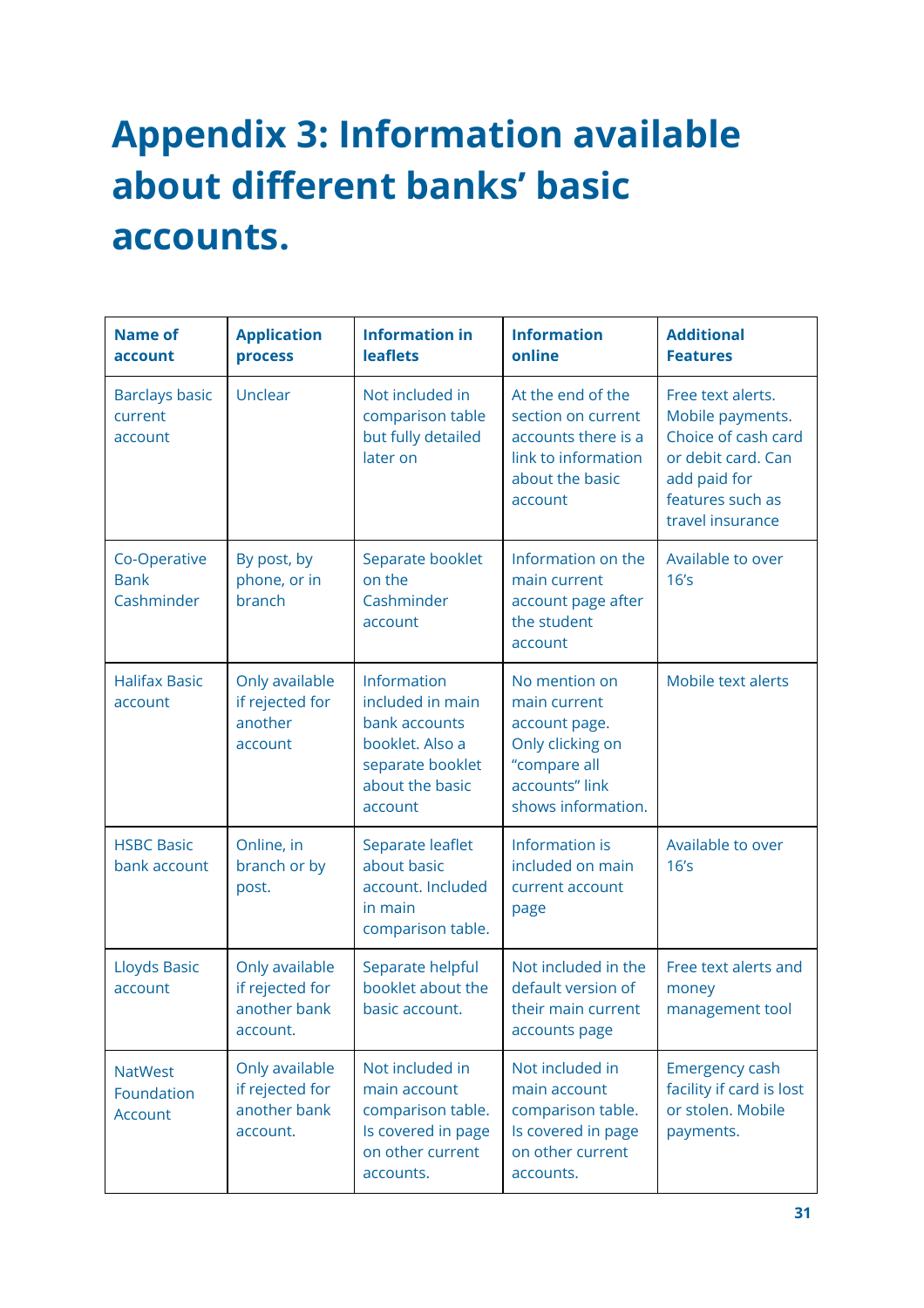| Nationwide<br>FlexBasic                         | Online, by<br>phone or in<br>branch                                                 | Included in main<br>comparison table<br>and has own<br>section in booklet                                                                | Information is<br>included in the<br>main current<br>accounts page                                                | Free text alerts and<br>contactless<br>payments                                                                              |
|-------------------------------------------------|-------------------------------------------------------------------------------------|------------------------------------------------------------------------------------------------------------------------------------------|-------------------------------------------------------------------------------------------------------------------|------------------------------------------------------------------------------------------------------------------------------|
| <b>RBS Basic</b><br>account                     | Unclear -<br>needs a<br>discussion with<br>staff either in<br>branch or by<br>phone | Not included in<br>the main<br>comparison table<br>but is covered in<br>the page about<br>other current<br>accounts                      | Not included in<br>main comparison<br>table headed "our<br>most popular<br>accounts" but<br>covered<br>underneath | <b>Emergency cash</b><br>facility if card lost or<br>stolen. Mobile<br>payments.                                             |
| Santander<br><b>Basic current</b><br>account    | By phone, in<br>branch or<br>online                                                 | Included in main<br>comparison table.<br>More information<br>is on the page<br>headed " our<br>other current<br>accounts"                | Included in main<br>current account<br>page                                                                       | Available to over<br>16's. Has separate<br>cash and free<br>pre-paid debit<br>cards.                                         |
| <b>TSB Cash</b><br>Account                      | Available only<br>if rejected for<br>another<br>account.                            | Separate leaflet<br>about basic<br>account. Included<br>in main<br>comparison table.                                                     | Included in main<br>page about current<br>accounts                                                                | Free money<br>management tool.<br>Optional "save the<br>change" feature to<br>round up debits<br>and save the<br>difference. |
| <b>Yorkshire and</b><br>Clydesdale<br>ReadyCash | Available only<br>if rejected for<br>another<br>account                             | Not included in<br>comparison table<br>but information is<br>presented<br>underneath.<br>There is a further<br>page about the<br>account | Included in the<br>main page of<br>current accounts                                                               | Available to over<br>16s                                                                                                     |